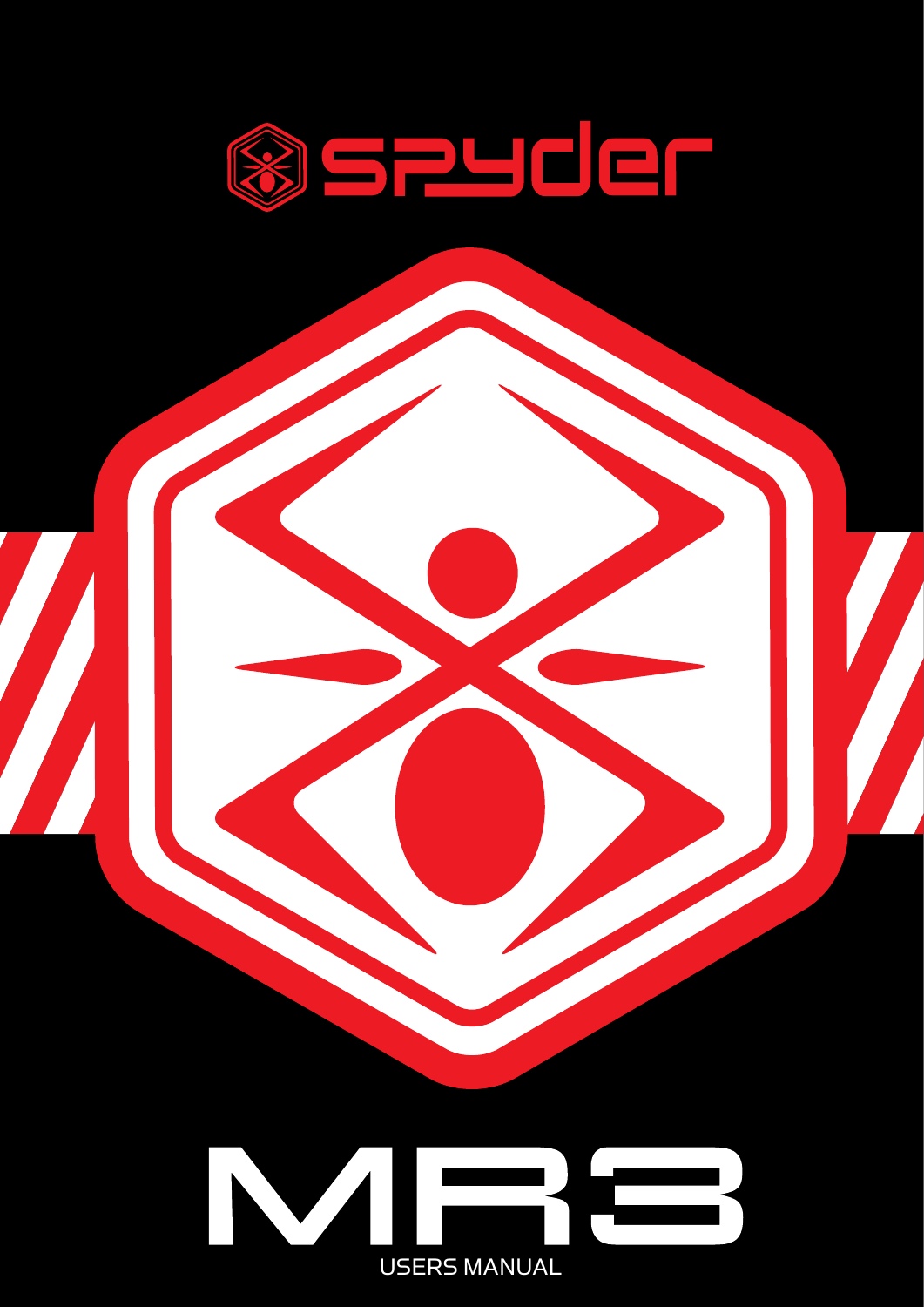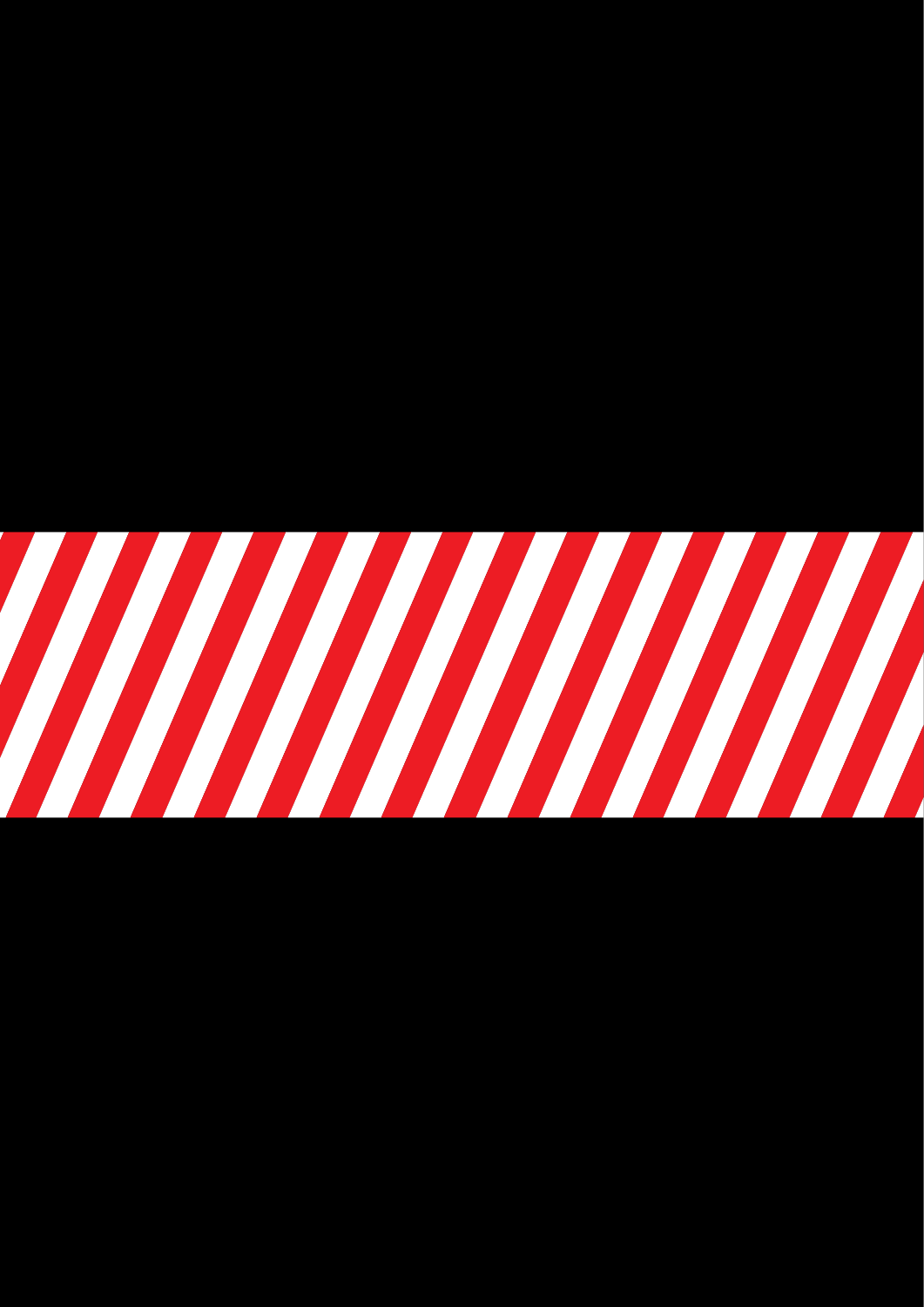

# TABLE OF CONTENTS

| <b>IMPORTANT SAFETY GUIDELINES</b>            | ı            |
|-----------------------------------------------|--------------|
| OPERATION GUIDE / START UP                    | 2            |
| CO2 / COMPRESSED AIR TANK                     | $3 - 4$      |
| ELECTRONICS & SETTINGS                        | $5 - 6$      |
| BATTERY CHARGING                              | $7 - 8$      |
| <b>VELOCITY ADJUSTMENT</b>                    | $\mathbf{9}$ |
| SHOULDER STOCK INSTALLATION                   | 10           |
| DISASSEMBLE / REASSEMBLE & CLEANING INTERNALS | 11-12        |
| <b>T-COCKING REMOVAL</b>                      | 13           |
| TRIGGER ADJUSTMENT                            | 14           |
| ANTI CHOP EYES                                | 15-16        |
| <b>CUP SEAL REMOVAL</b>                       | 17-18        |
| <b>MR3 SCHEMATICS</b>                         | 19           |
| <b>MR3 PARTS LIST</b>                         | 20           |
| <b>WARRANTY STATEMENT</b>                     | 21           |
| <b>WARRANTY REGISTRATION</b>                  | 22           |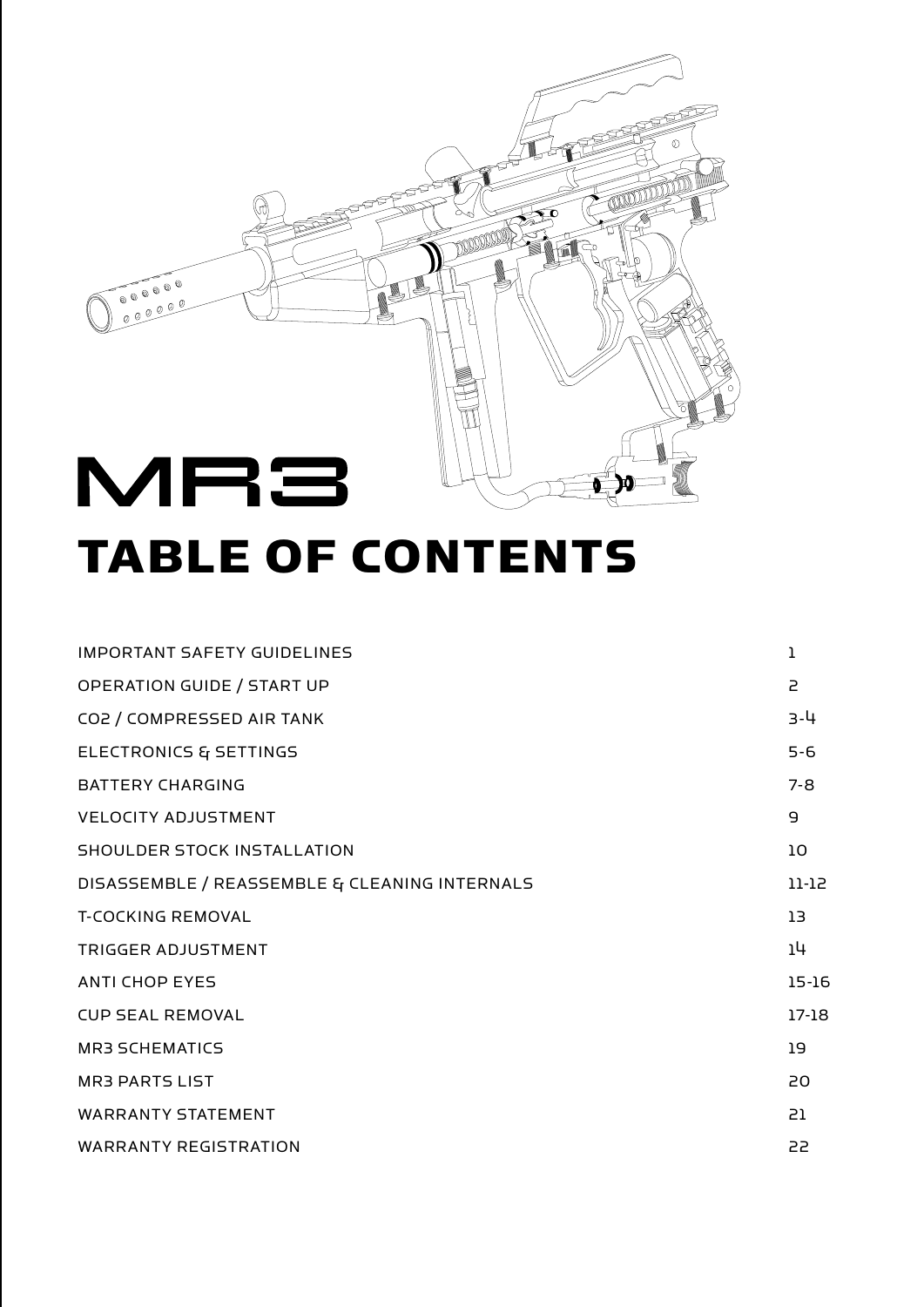# IMPORTANT SAFETY GUIDELINES

## !CAUTION!

- This paintball marker is NOT a toy; It can cause serious injury or death.
- Kingman recommends that customers be at least 18 years of age to purchase this product.
- Read this manual and air system warnings before using this product.
- Any modifications or tampering of original factory parts will void all warranties and liabilities from Kingman.
- Kingman recommends using a barrel plug or barrel sock when marker is not in operation.
- All persons using this product, or within range while this product is in use, must wear eye and face protection specifically designed for paintball.
- Never shoot at a person or an animal that is not in a designated paintball facility.
- Treat every paintball marker as if it were loaded.
- Never look down the barrel of a loaded or unloaded marker.
- Always keep the paintball marker on SAFE until ready to operate.
- Always remove CO2/Compressed Air source before disassembly.
- Fire only 0.68 caliber paintballs.
- Transfer this instruction manual upon change of marker ownership.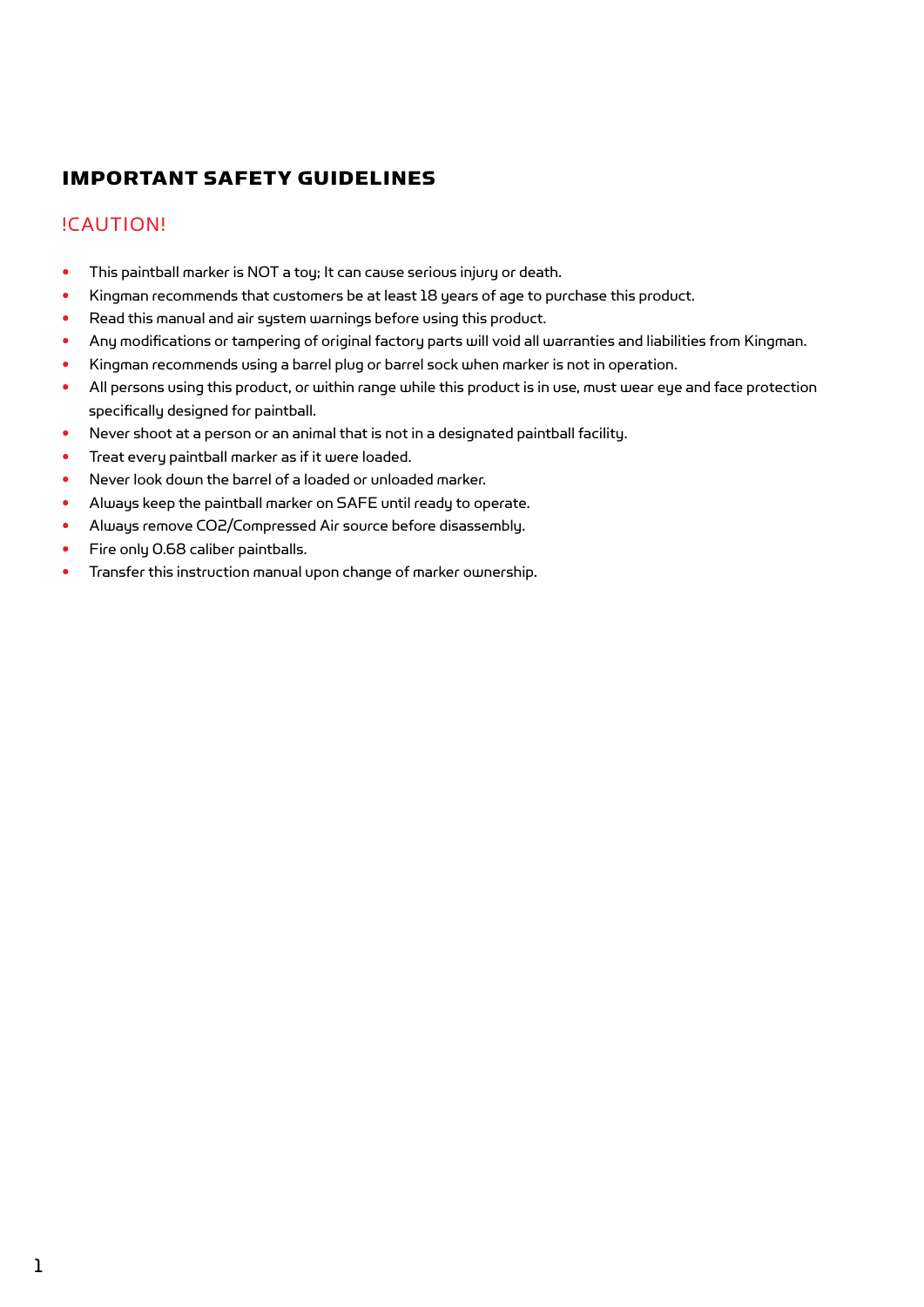## OPERATION GUIDE / START UP

WARNING: Always keep the marker powered off or on SAFE until you are ready to shoot.

- 1. To install and charge the battery see pages 6 and 8.
- 2. To turn the power ON, slide the Selector Switch located on the rear of the trigger frame UP to SEMI w/ EYES, SEMI, or AUTO mode. CAUTION: With the power ON, the marker is now ready to shoot.
- 3. Cock the marker by pulling the Snap T-Cocking Handle (#266) rearward until it latches. CAUTION: If you let go before the handle latches, your marker may fire. NOTE: The Snap T-Cocking Handle will latch the bolt internally, the Handle will not remain in a cocked position after latching the bolt, nor will it move while the marker is being fired. You should hear an audible click and feel a tension release in the Handle when cocking the marker.
- $\frac{\mathsf{L}}{\mathsf{L}}$ . Firmly, attach the CO2/Compressed Air Tank clockwise to the markers Dovetail Bottom Line ASA (#261).
- 5. It is recommended to use a Force Fed/High Speed Electronic Loader that is capable of feeding paintballs into the marker at 17 balls per second or faster to avoid chopping paintballs in the markers breach when shooting at high rates of fire.
- $6.$  Routine lubrication of the marker does not require disassembly of the marker. Put 3-4 drops of Paintball Marker Oil into the Bottom Line ASA (#261), screw in your air tank, point the marker in a safe direction and dry fire (no paintballs in the chamber) 5-10 shots. This procedure will circulate oil through the markers internal parts, thus extending the life of the marker. NOTE: Only use oil that is specifically designed for paintball markers.
- It is a good practice to lubricate your marker before and after each use, especially when storing the marker for an 7. extended period of time.
- 8. When you are finished shooting the marker, be sure to remove the Loader and all paintballs before storing. NOTE: There may be a paintball in the breach of the marker, take a couple of shots in a safe direction to make sure that the Barrel and breach are empty.
- 9. Place the Barrel Plug into the Barrel to avoid accidental discharge of the marker. Turn the marker OFF and slowly unscrew the air source tank. CAUTION: Do not remove the Tank Valve from the Tank, doing so may cause serious injury or death.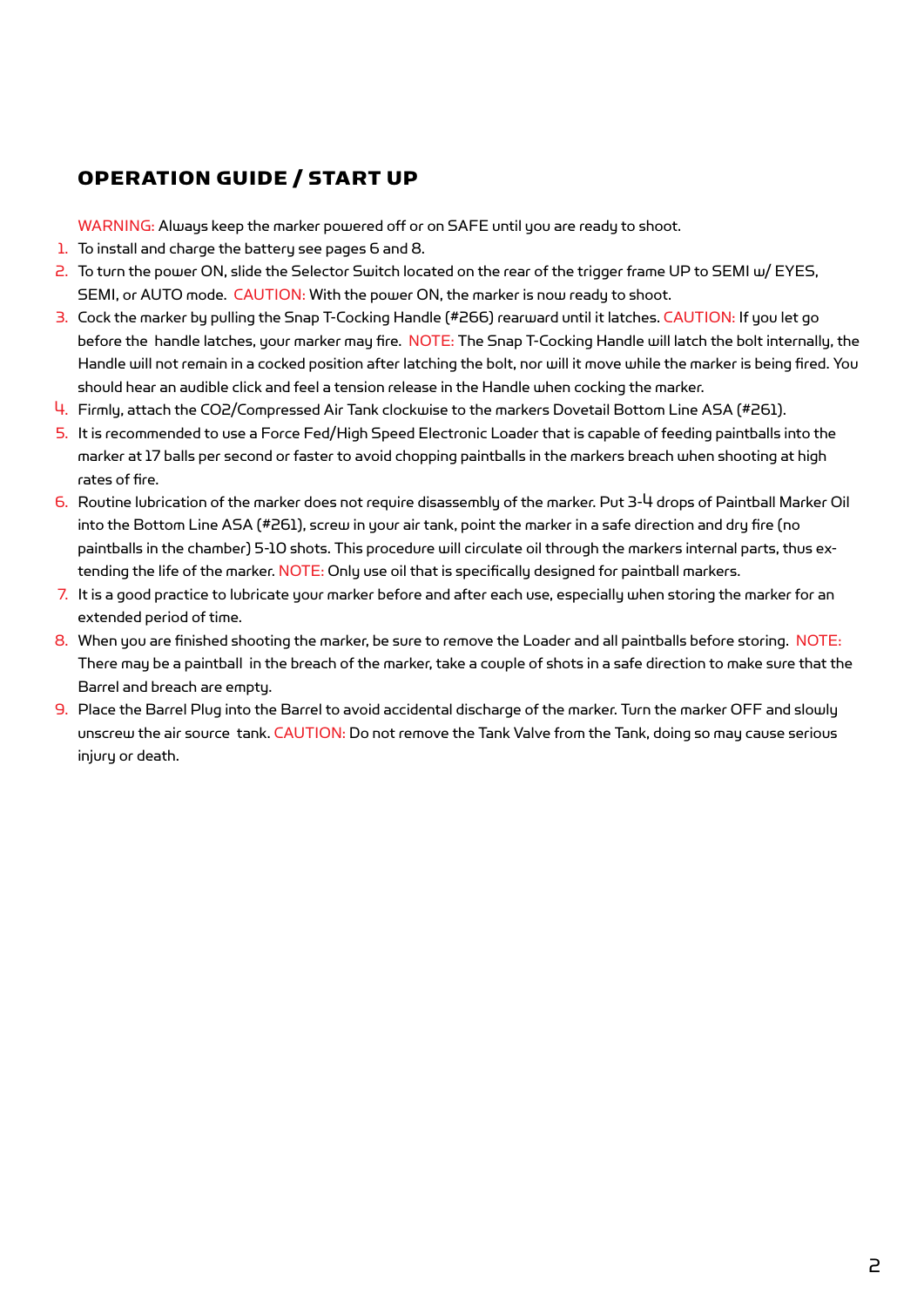# CO2 / COMPRESSED AIR TANK





The CO2 or Compressed Air Tank can fly off with enough force to cause serious injury or death if the Valve unscrews from the cylinder head. LOOK at the Valve when removing the cylinder from the marker. Be sure that the valve is turning with the cylinder rather than remaining stationary with the marker. STOP if the Valve starts to unscrew from the cylinder. If in doubt, screw the cylinder back onto the marker and contact a trained person for repair.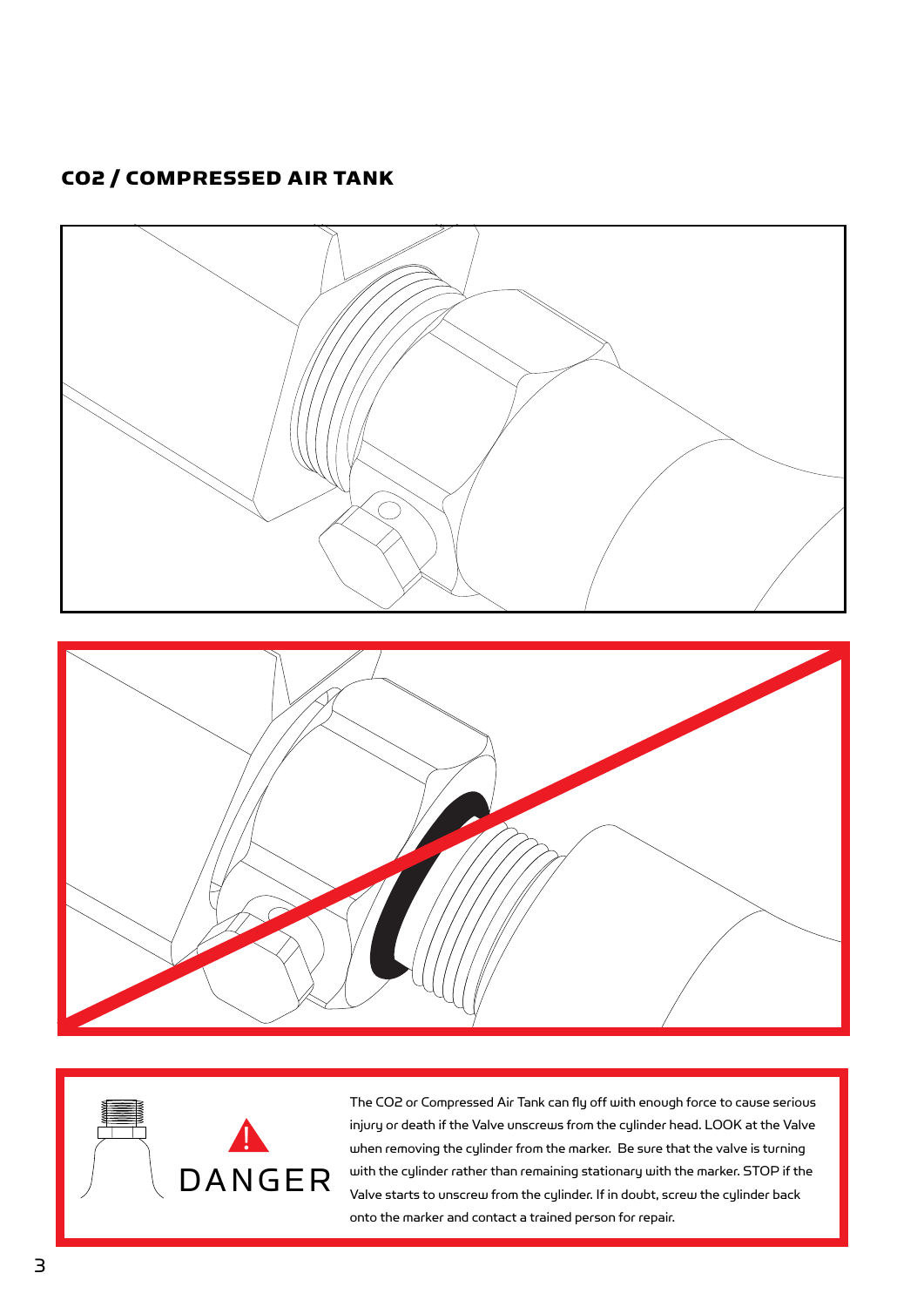# INSTALLING A CO2 / COMPRESSED AIR TANK

Firmly, attach the CO2 / Compressed Air Tank clockwise to the markers Dovetail Bottom Line ASA (#261).

HELPFUL TIP: Make sure when installing a tank, to have the CO2 / Commpressed Air Tank filled. Make sure the CO2 / Compressed Air Tank has a bottle o-ring on the top of the valve to prevent air leaks.

## REMOVING A CO2 / COMPRESSED AIR TANK

Firmly, unscrew the CO2 / Compressed Air Tank by turning counter-clockwise.

HELPFUL TIP: After playing with the marker, you should ALWAYS remove the CO2 / Commpressed Air Tank. When the Tank is being removed, excess air will release from the bottom of the Dovetail Line ASA (#261).

IMPORTANT: Never expose any skin underneath the Dovetail Bottom Line ASA (#261) when removing the Tank. This can run the risk getting skin burn from releasing the GAS. Never store any CO2 / Comppressed Air Tank attached to the marker.

## CO2 / COMPRESSED AIR TANK WARNINGS

- All valves must only be installed or removed by a qualified airsmith.
- See CO2 / Compressed Air tank labels for retest dates. Cylinder tanks must be retested periodically.
- Improper use, filling, storage or disposal of all air cylinders may result in death, personal injury and/or property damage.
- Always keep cylinders out of reach from children or any inexperienced person(s).
- Only properly trained personnel in accordance with CGA Pamphlets P.1 and G-6.3 must fill all air cylinders. Pamphlets are available from the Compressed Gas Association or www.CGANET.com.
- Never alter the cylinder in any way.
- DO NOT expose pressurized cylinders to temperatures in excess of 130˚F (54˚C).
- Cylinders heated to an excess of 250 $\degree$ F (121 $\degree$ C) must be condemned or requalified in accordance with test defined in CFR-49.
- The valve should NEVER be detached from the canister. Please seek immediate assistance from a trained airsmith should this occur.
- Any tank packed with the product is intended for paintball use only.
- Confirm that there is an attached urethane O-ring on the CO2 / Compressed Air tank valve before attaching the tank to the marker. The tank will leak air as soon as it is secured to the marker, if the O-ring is missing from the valve.
- A urethane O-ring is highly recommended before attaching any air supply to the marker.
- NEVER over pressurize a CO2 / Compressed Air cylinder.
- Avoid any direct skin exposure to the escaping gas, when installing or removing any air supply.
- Never expose cylinders to corrosive materials or clean with any caustic cleaners.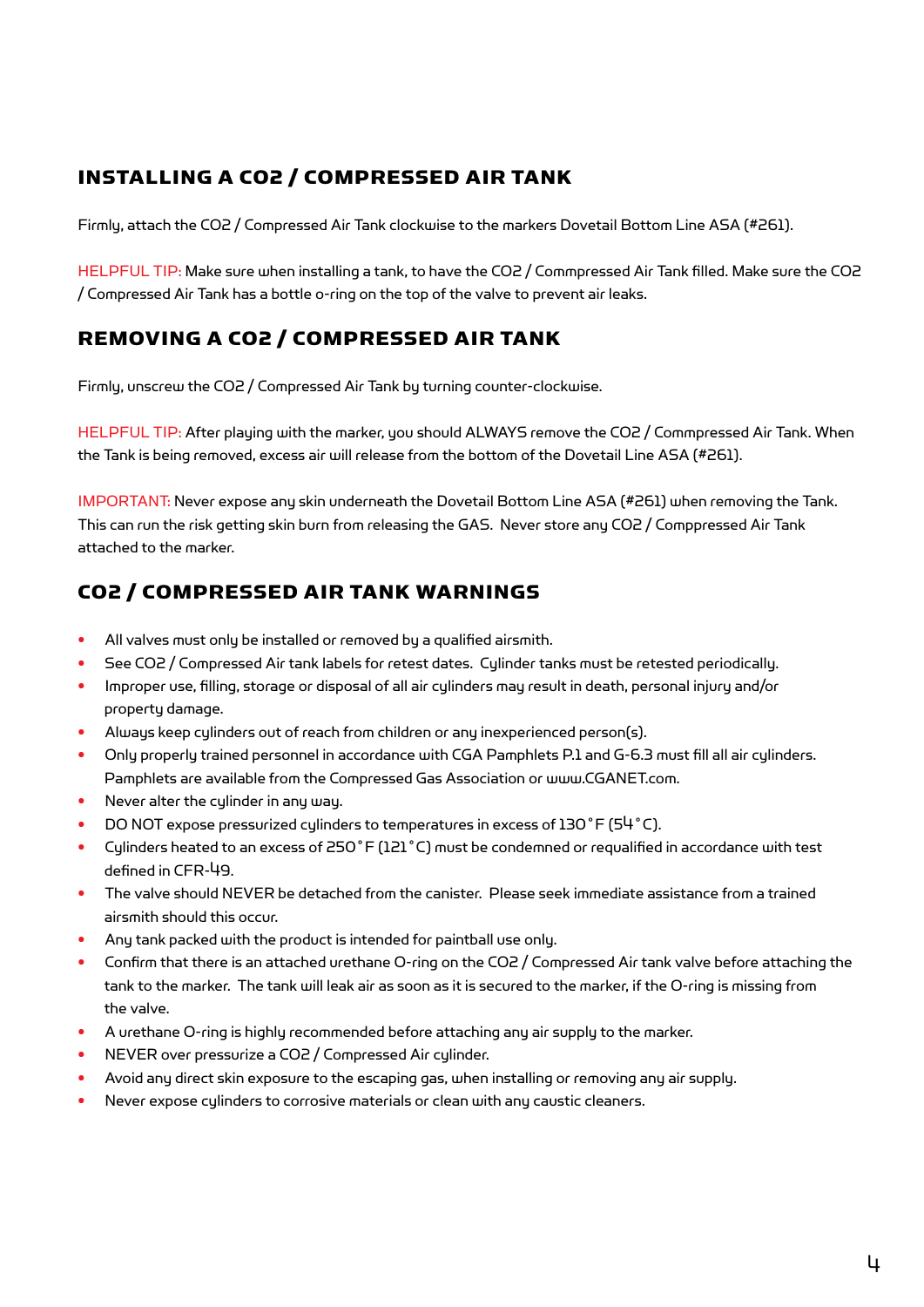# ELECTRONICS & SETTINGS



# ELECTRONIC GRIP TROUBLESHOOTING

- Check to make sure there is enough air pressure to fire the marker.
- Battery may need to be recharged.
- If the Trigger is not functioning, turn the Trigger Screw (#298) clockwise to shorten the gap between the Touch Switch (#272) using an allen wrench. NOTE: Do not over extend the Trigger Screw (#298) for this can cause the Touch Switch (#272) to stick.
- Everytime the trigger set screws are repositioned use thread locker "Loc-Tite" 242 (Blue color) to prevent from loosening.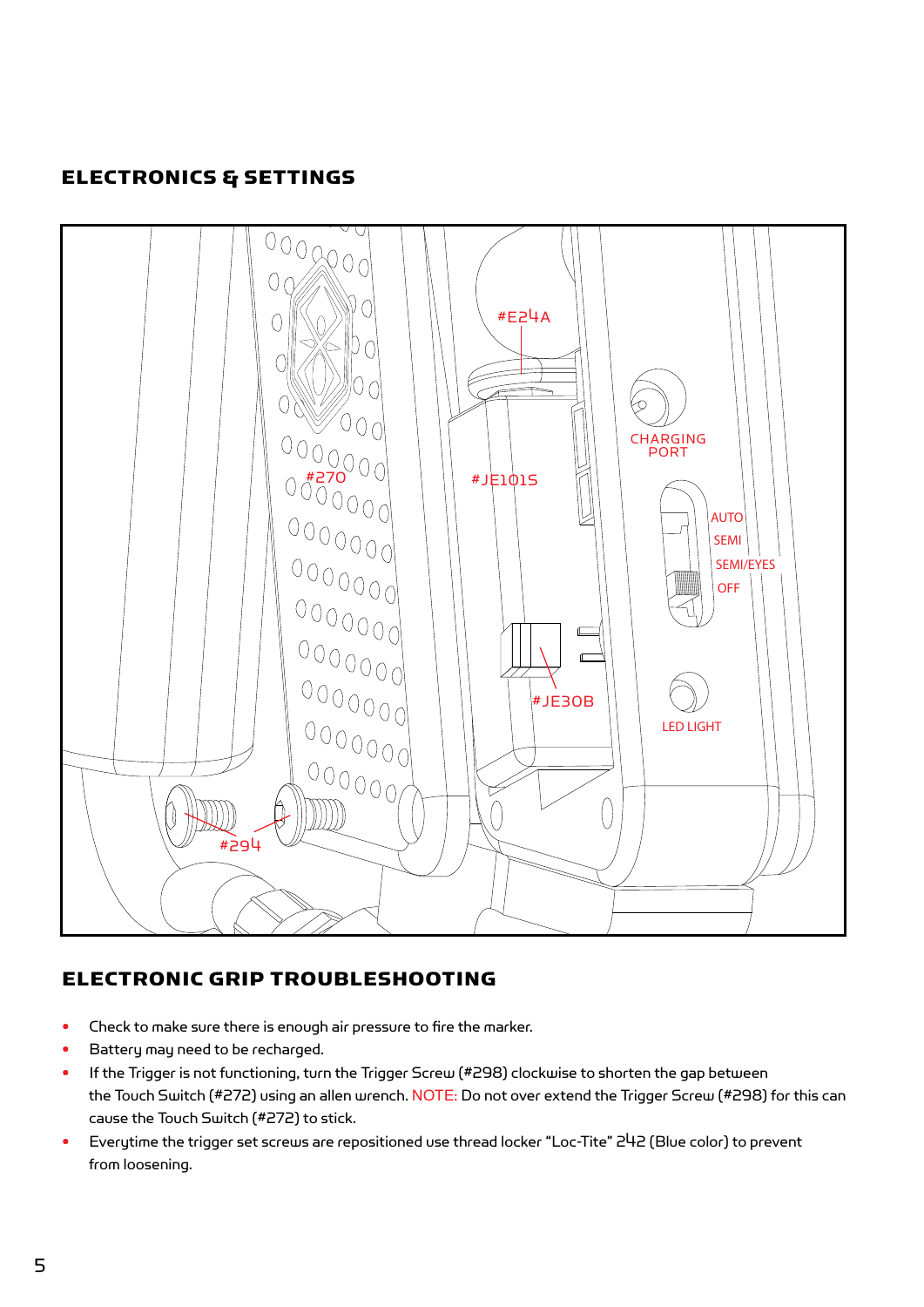#### INSTALLING A BATTERY

STEP 1 Remove the 3 M4x8 screws (#294) and left side grip panel (#270).

STEP 2 Attach the Spyder battery (#JE1015) to the Battery Harness (#E24A).

**STEP 3** Retighten the 3 M<sup>4x</sup>8 screws (#294).

HELPFUL TIP: Please note how the parts are removed for easy reassembly.

#### REMOVING THE TOURNAMENT LOCK SWITCH

STEP 1 Remove the 3 M4x8 screws (#294) and left side grip panel (#270).

STEP 2 Remove the Tournament Lock Switch (#JE30B) located to the right of the Spyder Battery.

HELPFUL TIP: Having the Tournament Lock Switch removed from the circuit board will deactivate auto.

#### MODE SETTINGS

Mode Switch Down is in the OFF Position.

MODE 1 Click Up is in Semi-Auto with Eyes ON.

MODE 2 Click Up is in Semi-Auto with Eyes OFF.

MODE 3 Click Up is in Auto with Eyes OFF.

#### TOURNAMENT MODE SETTING

The MR3 Circuit Board (#331) is equipped with a Tournament Lock Out Switch (#JE30B). When the Tournament Lock Switch is removed from the Circuit Board the marker can only fire in SEMI-AUTO. The Tournament Lock Switch is located on the internal Circuit Board to the right of the Battery. Reattaching the Tournament Lock Switch (#JE30B) back into the Circuit Board will re-enable the multi-mode functions.

IMPORTANT! Kingman recommends that you use a force feed / high speed electronic loader to reach optimum performance. Kingman also recommends the use of a Spyder CO2 / Compressed Air Tank to operate this marker. Lastly, the use of tournament grade paint will help reduce the likelihood of paintball breaks when firing the marker.

### WARNING

- The Spuder Electronic Markers are not water resistant.
- Extreme moisture can cause serious damage to any Spyder Electronic Markers.
- Always clean any dirt or paint inside the Markers Electronics.
- Never attempt to modify the Electronics circuitry. Doing so, it will VOID all electronic warranties.

NOTE: If the Markers Electronics have any dirt or paint, Kingman recommends using an aerosol can of air. Apply the can of air directly at the components that need cleaning.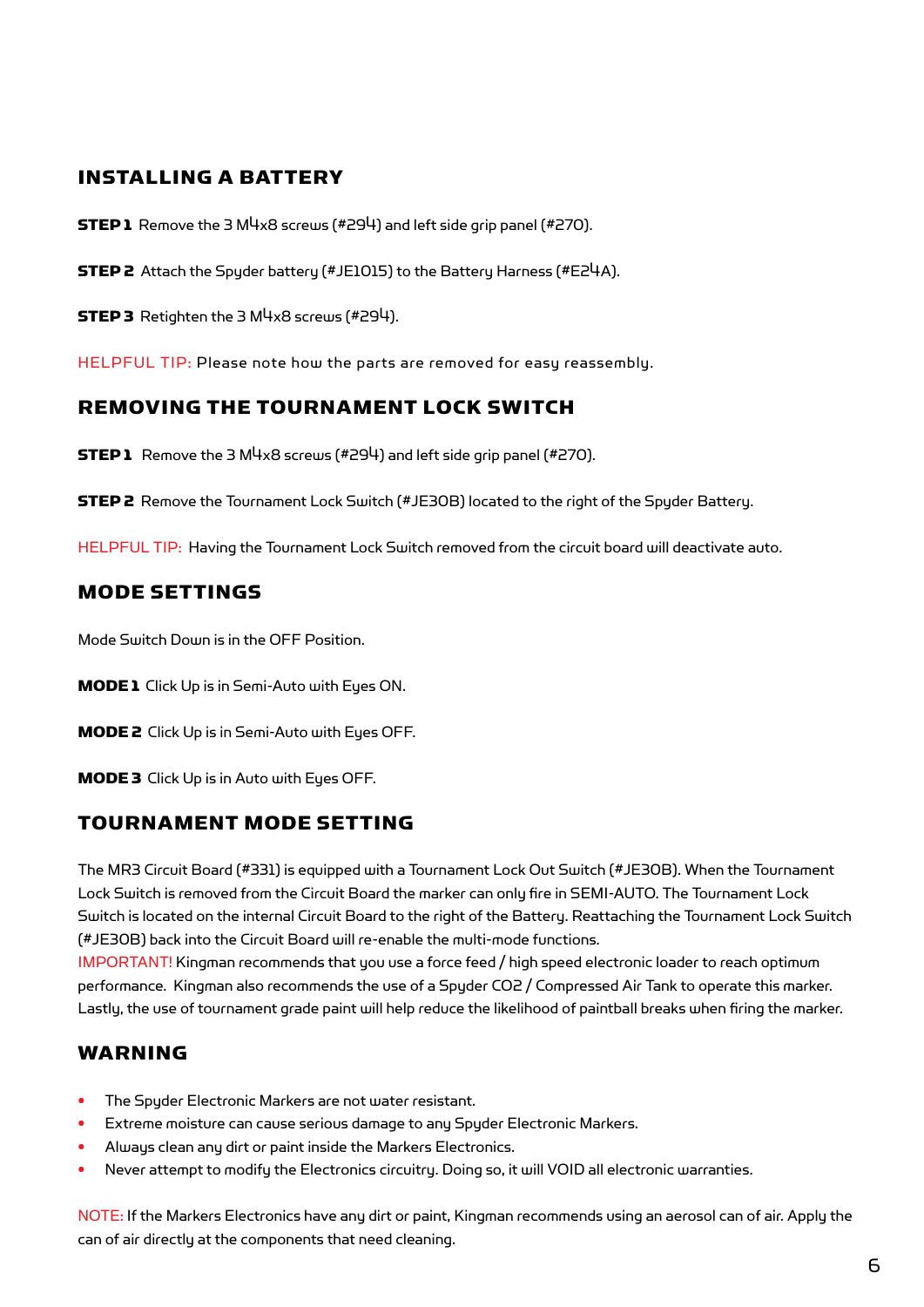# BATTERY CHARGING

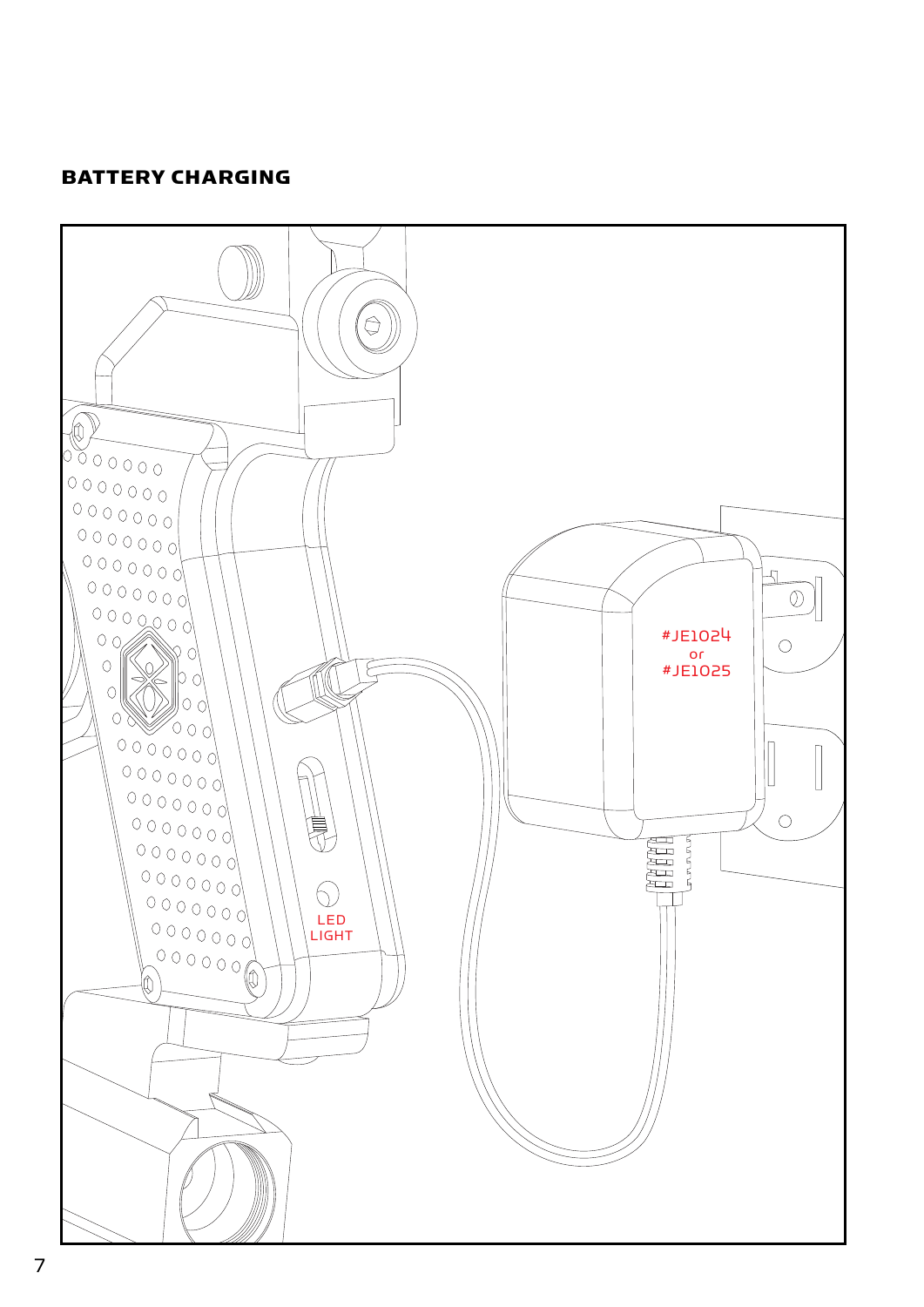## CHARGING INSTRUCTIONS

To charge a Spyder 9.6 NiMH Battery the circuit board must be in the OFF Position. Spyder Batteries (#JE1015) are not fully charged when purchased. Using the supplied Spyder Charger (#JE1024) place the charger in the charging port which is located at the rear of the trigger frame. Kingman recommends a charging time of 6-8 hours for a complete charge.

IMPORTANT: You should never charge the battery over 24 hours or you can run the risk of damaging the battery or electronics. The battery charger will continue to power until removed from charging port.

NOTE: It is recommended that the battery be chagred prior to use in order to ensure maximum performance, especially if the battery has not been used in over a week.

## SPYDER 9.6 NiMH BATTERY LIFE

Always use the supplied Spyder 9.6volt NiMH Battery and Spyder Charger to operate this marker. A fully charged Spyder Battery will last about 3000 to 5000 shots. Number of shots depends on the settings of your firing methods. Under normal use and charging conditions the expected life of the Spyder 9.6 NiMH Battery to last approximately 700-1000 charging cycles.

WARNING: This marker is not attended to use any normal 9 volt battery or chargers that are NON Spyder Products. Doing so will VOID all electronic warranties.

## LOW BATTERY INDICATOR

The LED light located beneath the mode switch on the back of the grip will blink rapidly when the battery power is low and will require charging.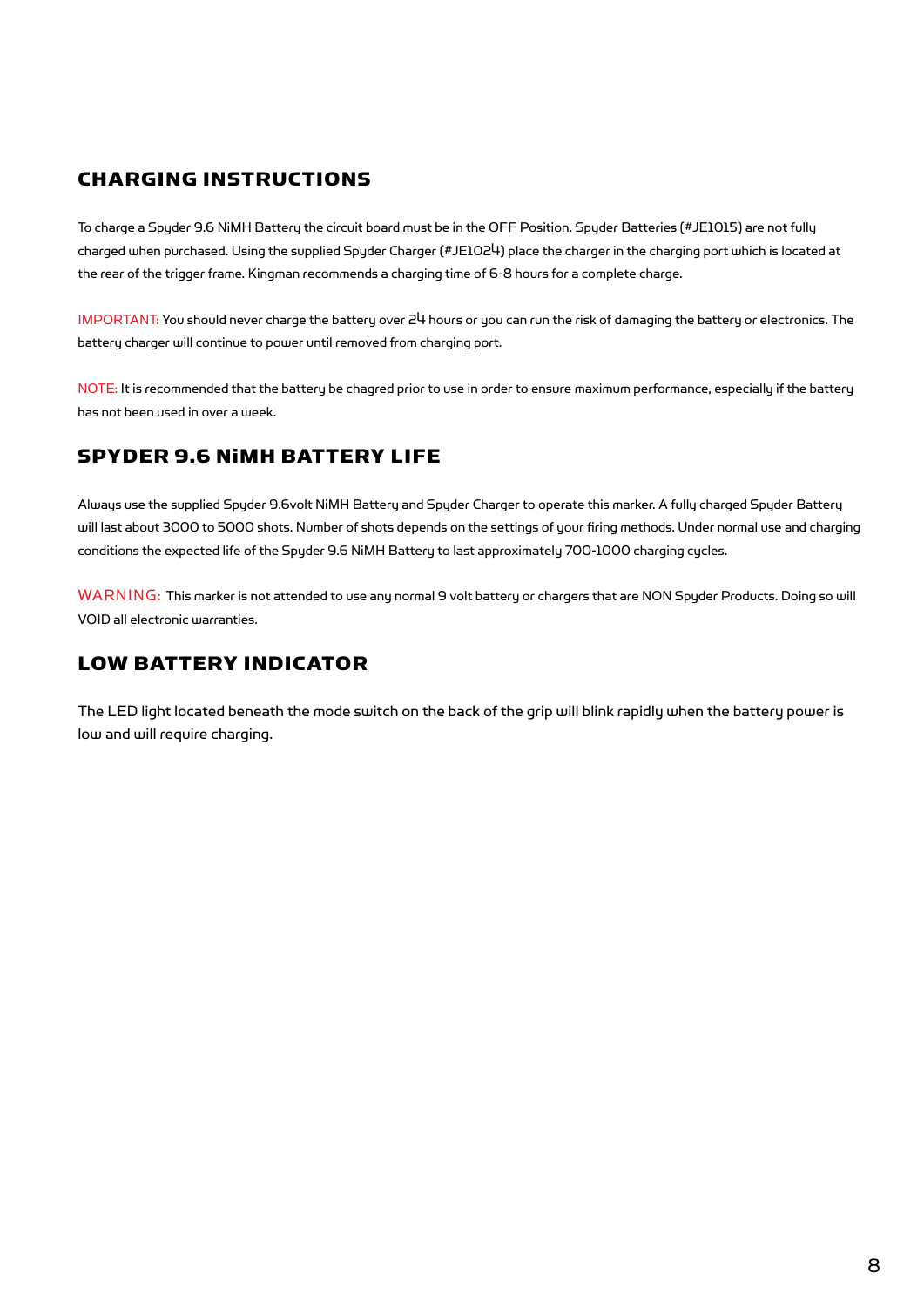### VELOCITY ADJUSTMENT



# VELOCITY ADJUSTMENT INCREASE/DECREASE

To increase your velocity FPS (Feet per second) using the allen wrench turn the Velocity Adjuster (#296) clockwise. To decrease your velocity FPS (Feet per second) using the allen wrench turn the Velocity Adjuster (#296) counterclockwise.

NOTE: Velocity Adjuster w/Spring Guide (#296) doesn't remove from the rear of the Striker Plug (#260).

#### WARNING

- The recommended Velocity speed should be no greater then 300fps. Not doing so can cause serious injury if the velocity is dangerously high.
- Paintball markers are not intended to shoot any person less then 25 feet.
- Never point a loaded marker at any person who is not wearing the proper face protection.
- Never at any time should you look down the barrel when the marker is loaded or not.
- Using a paintball marker outside a non designated paintball field can be illegal, and is subject to law enforcement penalties if property damage is caused by the user.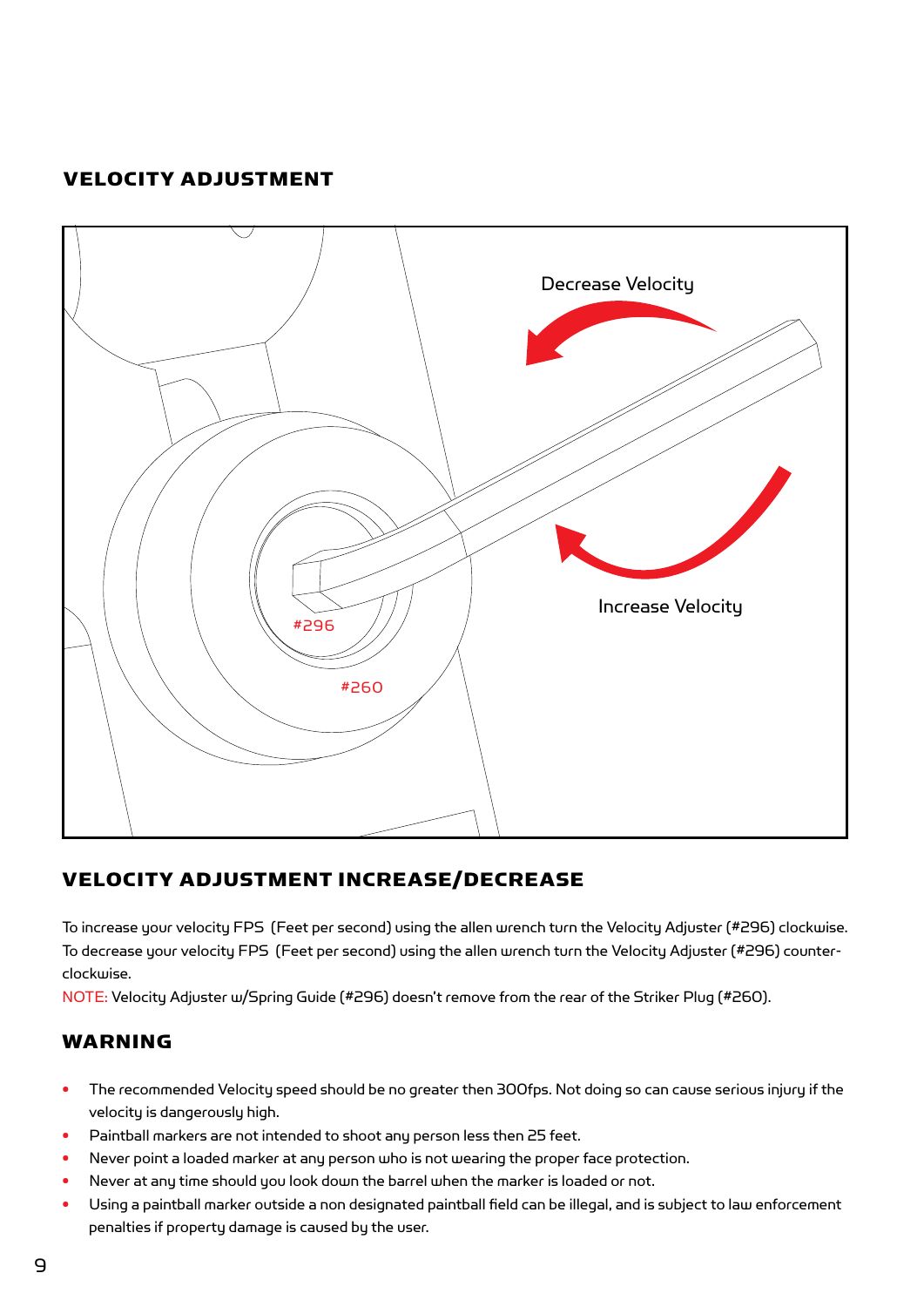## SHOULDER STOCK INSTALLATION



## SHOULDER STOCK INSTALLATION

Place the Shoulder Stock (#332) on the back end upper section of the Receiver (#325). Once the Shoulder Stock is in place tighten the Set Screw (#16) to secure the stock to the body of the marker. The Set Screw (#16) is located on the right side of the receiver.

## ADJUSTING SHOULDER STOCK LENGTH

\* Turning the Shoulder Stock Screw (#333) counter-clockwise will loosen the Shoulder Stock allowing for three different lengths to be achieved.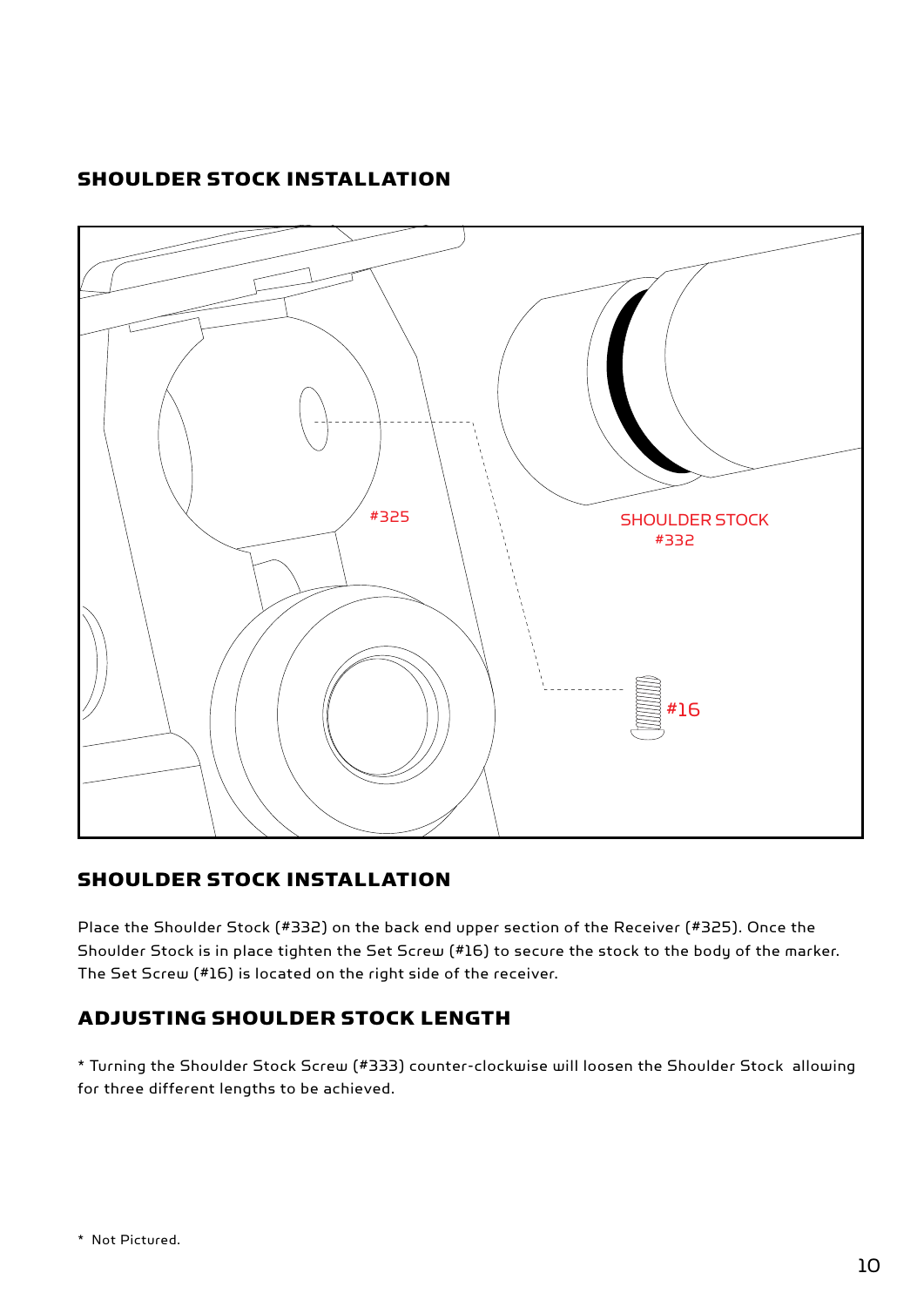

#### DISASSEMBLE / REASSEMBLE & CLEANING INTERNALS

#### TROUBLESHOOTING

#### ONE OR MORE OF THE FOLLOWING MAY CAUSE RECOCKING RELATED PROBLEMS:

- The pressure in the tank is too low. In some cases, the weather can affect the liquid in the tank and not cause it not to expand into carbon dioxide gas.
- Marker needs lubrication.
- Venturi Bolt (#326) needs to be cleaned.
- The Striker O-ring (#19A) is damaged. Replace with new Kingman or Kingman-approved O-ring. NOTE: The O-ring (#19) cannot be substituted by a tank O-ring or an #09 O-ring.
- Need to clean Barrel and upper chamber of the Receiver (#325).
- Paintballs may be defective (i.e. expired, odd shape, etc.)
- After ball breaks in Barrel or chamber, remove all parts from upper chamber of Receiver, wipe parts clean, and reassemble parts into Receiver. Also make sure to clean the Barrel with a squeegee.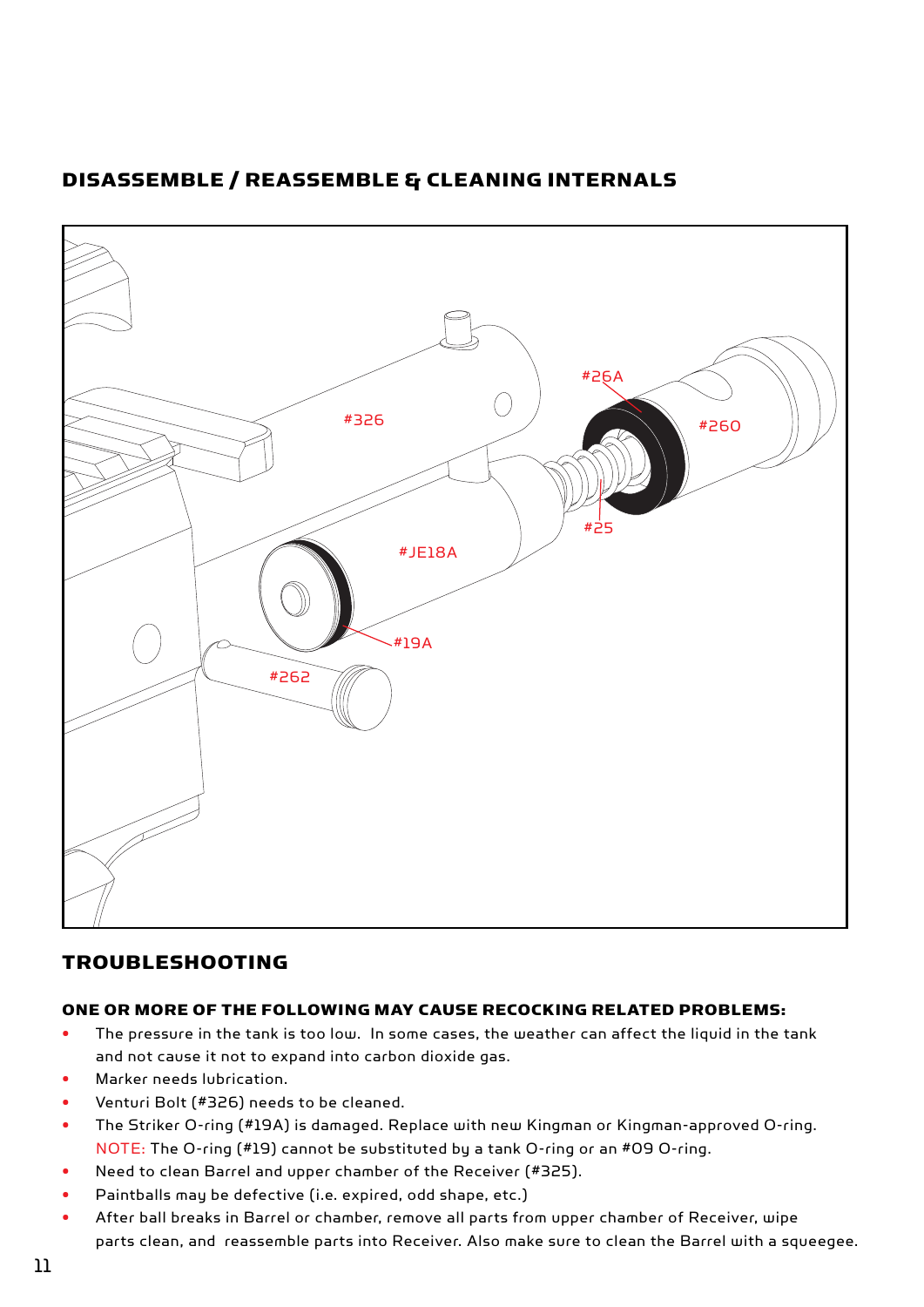## DISASSEMBLE REAR INTERNALS

STEP 1 Remove Quick Disconnect Pin (#262). NOTE: Place a finger over the Striker Plug (#260) before removing the Quick Disconnect Pin (#262)

STEP 2 Remove the Striker Plug (#262) Main Spring (#25) Striker Buffer (#26A).

STEP 3 Remove the following items at the same time. Striker Bolt (#JE18A) and the Delrin Venturi Blot (#326).

HELPFUL TIP: Please note how the parts are removed for easy reassembly.

## REASSEMBLE REAR INTERNALS

When reassembling the Delrin Venturi Bolt (#326) and Striker Bolt (#JE18A) the circuit board must be powered ON with the Eyes OFF. Join the Delrin Venturi Bolt (#326) and Striker Bolt (#JE18A) together entering the back end of the Receiver (#325). Simultaneously pull the Blade Trigger (#273) and apply pressure behind the Delrin Venturi Bolt (#326) to allow reentry of both parts. Reinstall the Striker Buffer (#26A), Striker Spring (#25) Striker Plug (#260) and press in the Quick Disconnect Pin (#262) to lock down all back internals.

HELPFUL TIP: When the back internals are removed it would be wise to clean any dirt or paint from inside the Receiver (#325) with a stick swab or cable squeegee. Wipe the Delrin Venturi Bolt (#326) with a rag or paper towel. The Striker O-Ring (#19A) will need to be oiled periodically. Kingman recommends that each time the back internals are removed the Striker O-Ring (#19A) should be oiled.

IMPORTANT: Never oil the Delrin Venturi Bolt (#326). This will swell the bolt and cause cocking problems. Striker Buffer (#26A) should be installed behind the Striker Bolt (#JE18A) to ensure proper functioning.

WARNING: Never attempt to remove the markers internals while the CO2 / Compressed Air bottle is attached. Make sure to remove all paintballs and loader before disassembling the marker.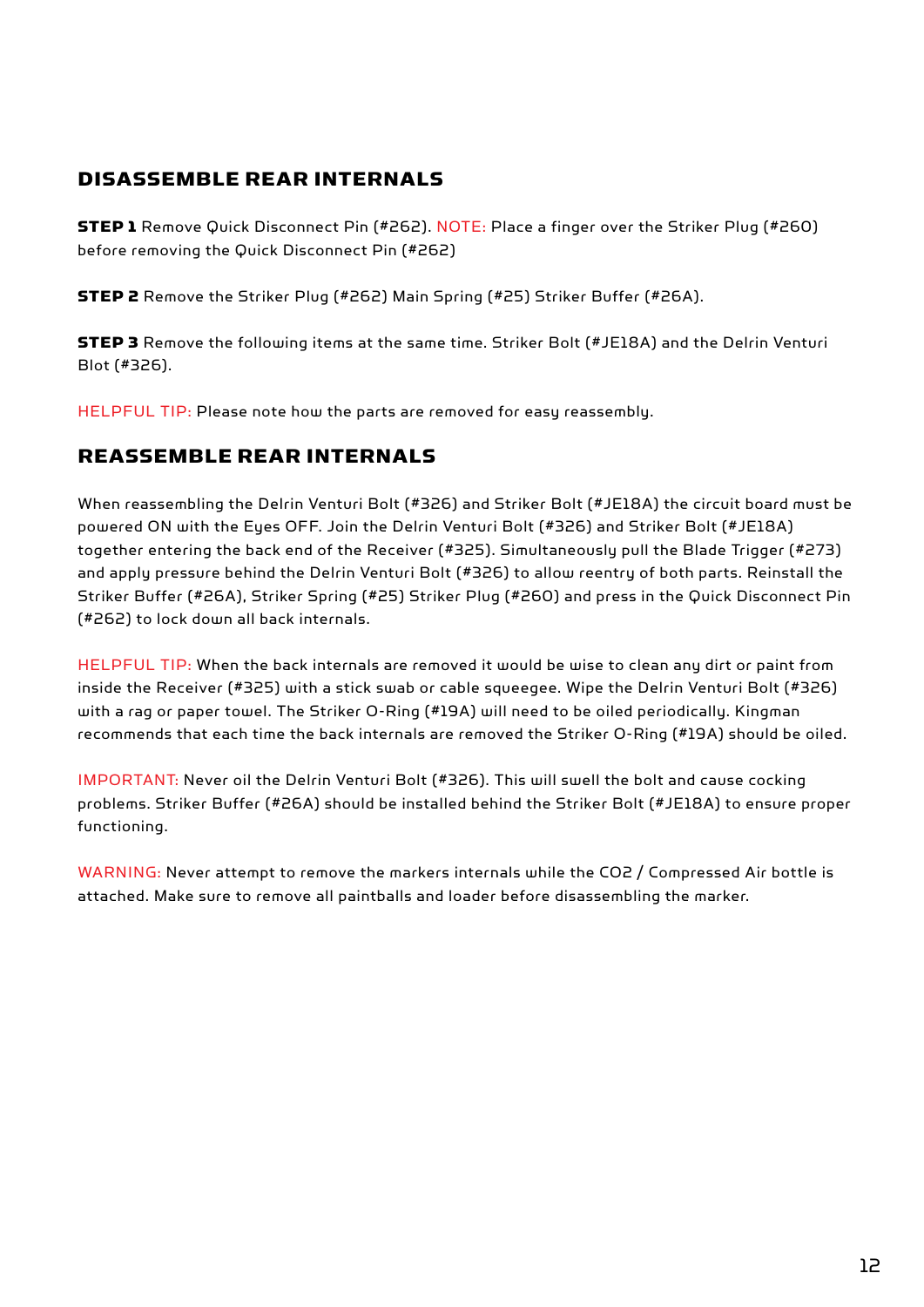## T-COCKING REMOVAL



#### T-COCKING REMOVAL

STEP 1 Remove Flat M4 x 8 Screw (#334).

STEP 2 Slide the Snap Rail Cover (#269) toward the rear of the marker.

STEP 3 Remove Snap T-Knob (#266).

STEP 4 Remove the Snap T-Clip (#267). NOTE: Be careful while removing the Snap T-Springs (#268) as the tension may cause them to fly off.

HELPFUL TIP: Please note how the parts are removed for easy reassembly.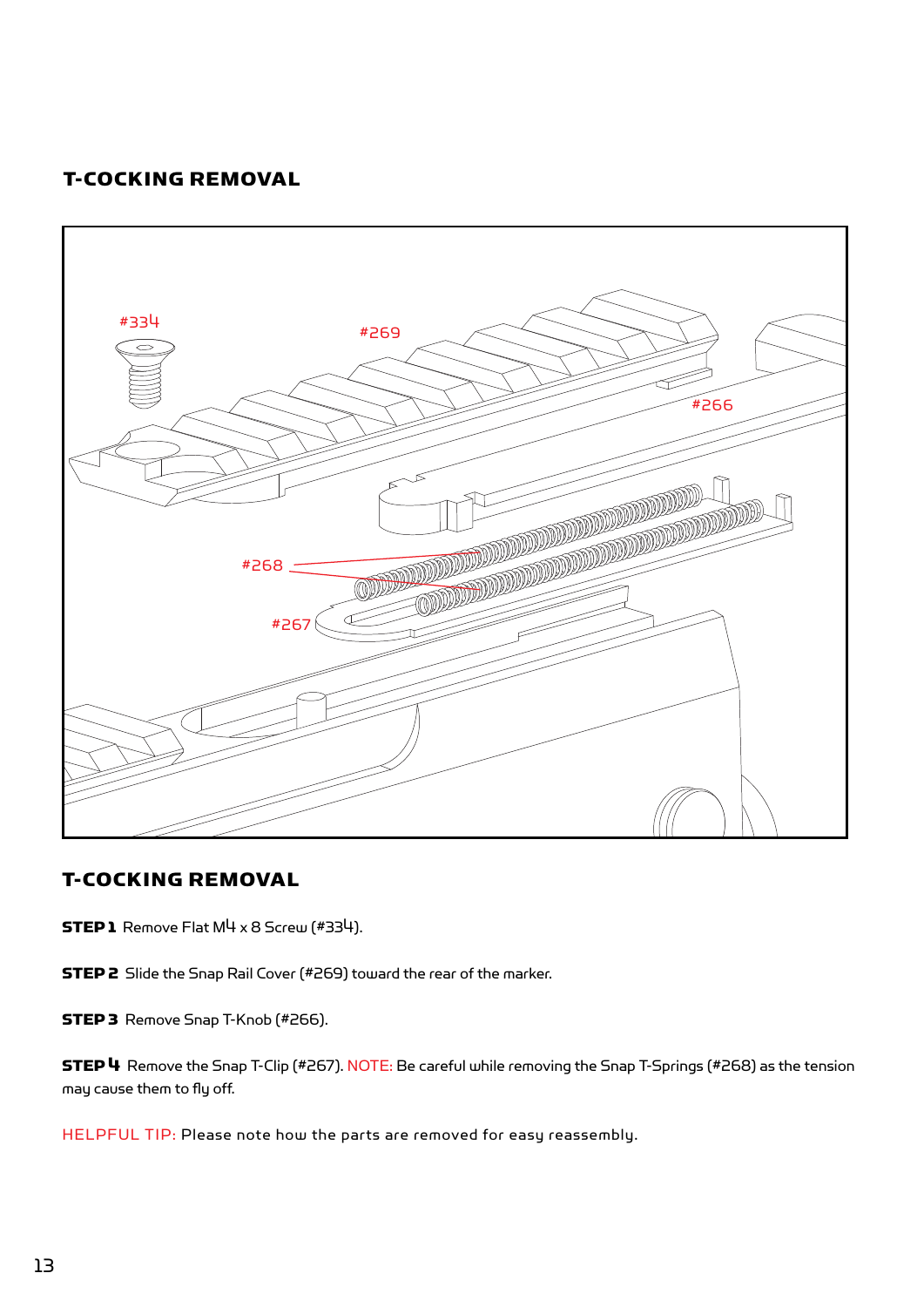## TRIGGER ADJUSTMENT



#### TRIGGER ADJUSTMENT

Adjusting the Top Trigger Set Screw (#298) clockwise will swing the Trigger (#273) closer the Touch Switch (#272) which will lessen the trigger gap. NOTE: Adjusting the Trigger Set Screw (#298) counter-clockwise will increase the trigger gap.

Adjusting the lower Trigger Set Screw (#298) clockwise will shorten the Trigger (#273) stroke to the Touch Switch (#272) this will increase Trigger (#273) sensitivity. NOTE: Adjusting the Trigger Set Screw (#298) counter-clockwise will decrease the Trigger (#273) sensitivity.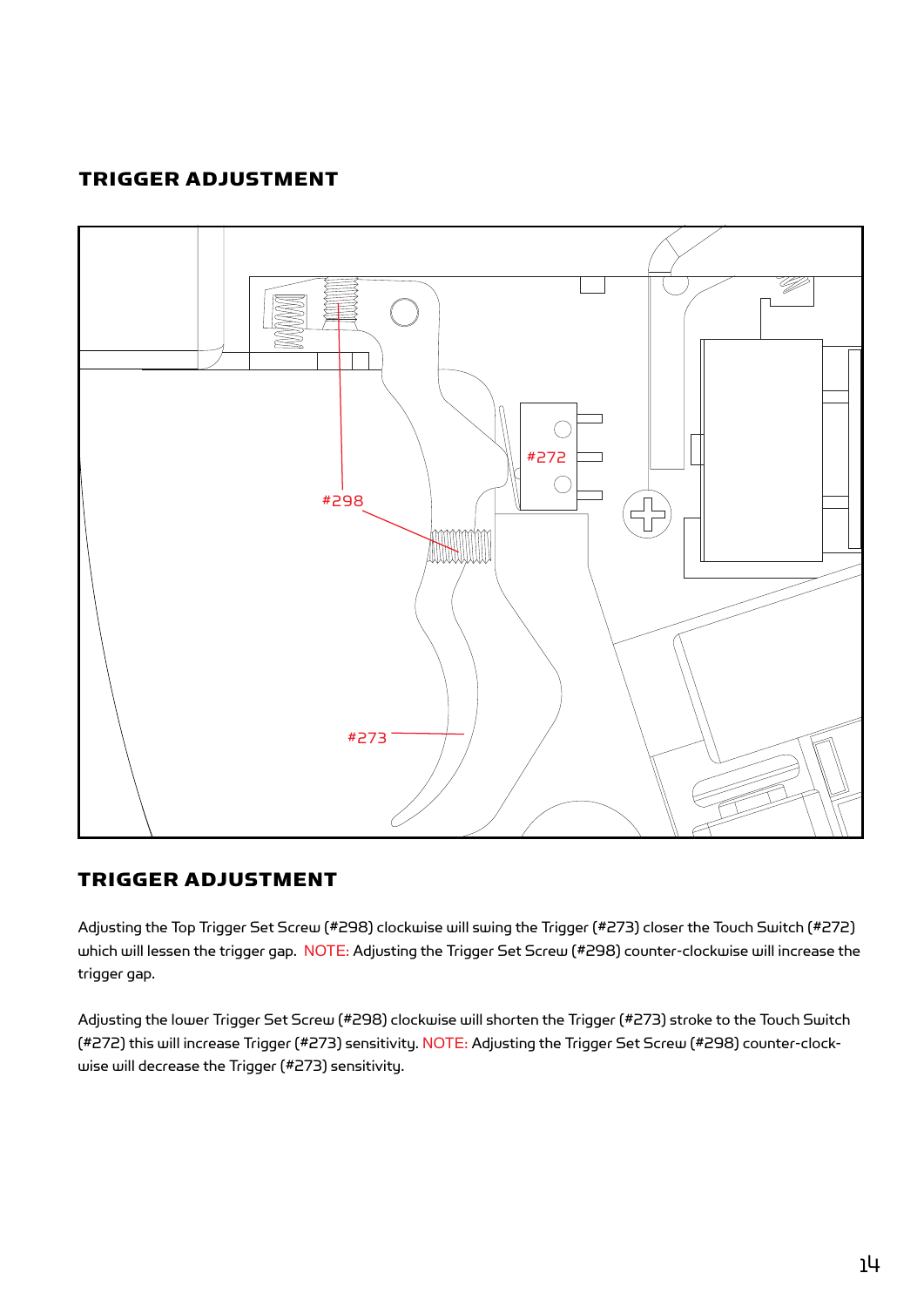## ANTI CHOP EYES

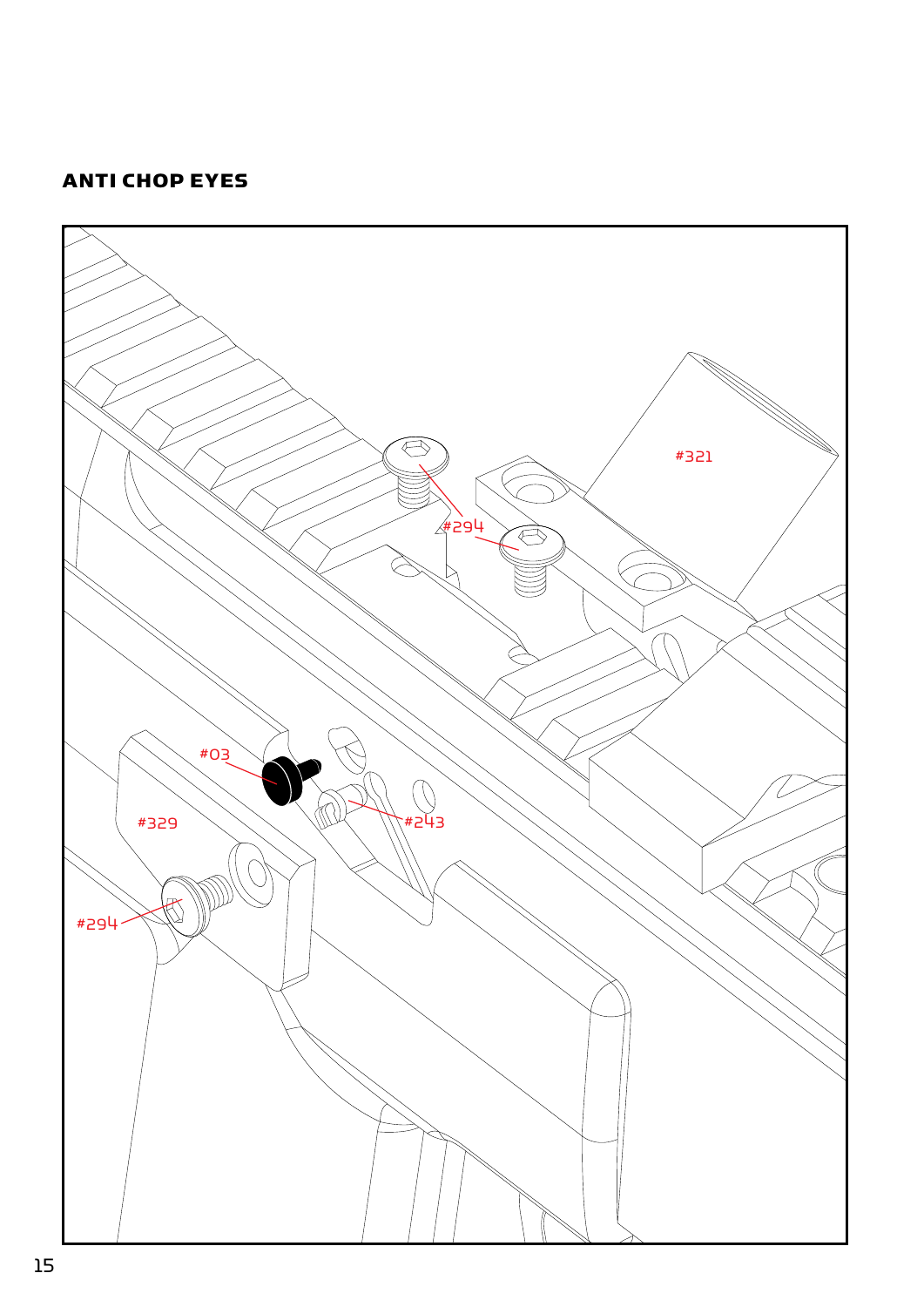## ANTI CHOP EYES

The Anti Chop Eyes help prevent chopping paint by not allowing the marker to fire until a paintball is in front of the Venturi Bolt. The Eyes transmit a beam across the inside of the breech. The Circuit Board is preset from the factory and does not need to be adjusted or altered. If the Eyes are ON and do not see each other when firing your marker, you will have to clean the Eyes.

## CLEANING THE ANTI CHOP EYES

Using a squeegee or swab thru the breech should clean the Eyes enough for the beams to detect each other. Another way is to use an aerosol can of air thru the breech to remove paint or dirt from the Eyes. To thoroughly clean the Eyes remove all M4 x 8 Screws (#294) (including the lower screw not pictured which holds the Feed Neck), the Eye / Detent Cover (#329) and the Feed Neck (#321) using an allen wrench. Once the M4 x 8 Screws (#294), Eye / Detent Cover (#329), and Feed Neck (#321) are removed, precede with a soft pinch to remove the Eye Wire Harness (#243) from the receiver. Remove all dirt or paint that is blocking the Eyes and causing it to malfunction.

HELPFUL TIP: Please note how the parts are removed for easy reassembly.

IMPORTANT: Cleaning the Eyes often will help reduce dirt, paint or oil residue that blocks the Eyes from seeing each other.

NOTE: Never attempt to rush the cleaning process or you can pinch the wires and cause the marker to malfunction with the Eye Mode ON. Take precaution not to over tighten the M4 x 8 Screw (#294) or this can lead stripping the head.

## CHANGING THE BALL DETENTS

Experiencing paint rolling through the barrel, can be related to small diameter of paintballs or the lost of a ball detent(s).

When removing the Eye / Detent Cover (#329) and Feed Neck (#321) the Ball Detents (#03) will become accessable to be cleaned or replaced.

HELPFUL TIP: Please note how the parts are removed for easy reassembly.

NOTE: Take precaution not to over tighten the M4 x 8 (#294) or this can lead to stripping the head.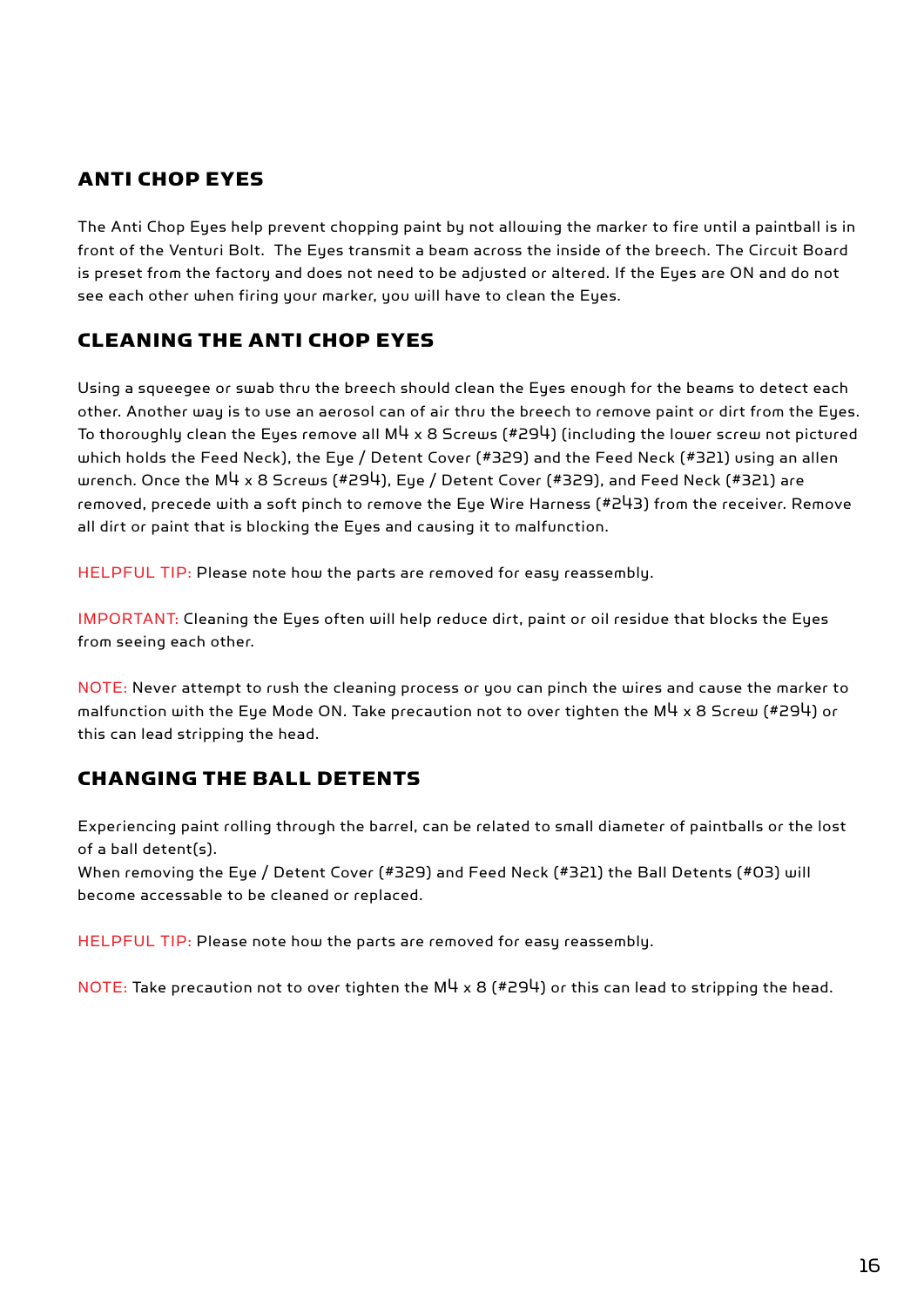## CUP SEAL REMOVAL

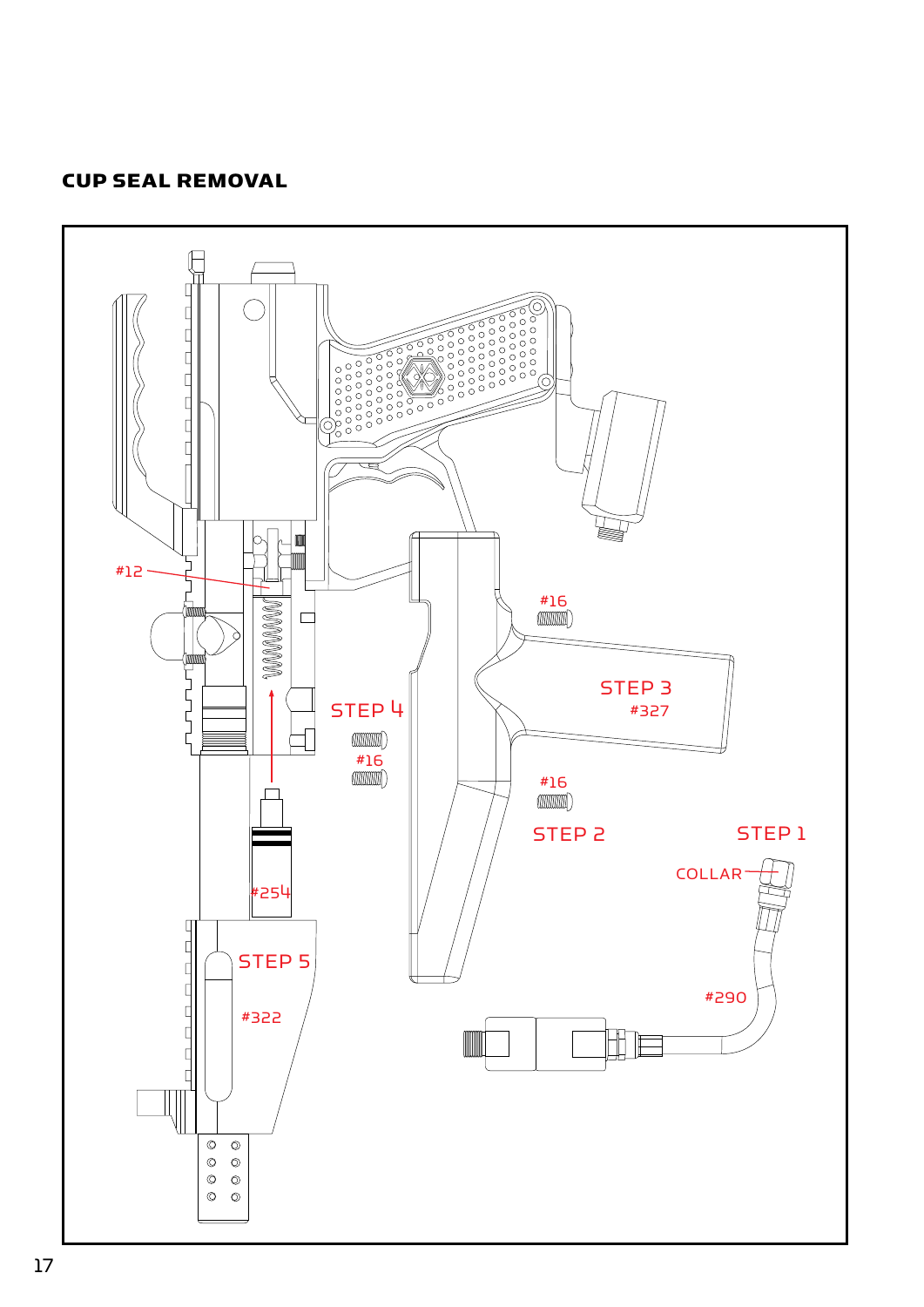## STEP BY STEP CUP SEAL ACCESS

The following steps will provide easy accessto the Cup Seal (#12). The sign of a worn out Cup Seal (#12) is the presence of CO2/Compressed Air leaking down the barrel.

**STEP 1** Loosen the Disconnect Hose (#290) from the collar.

**STEP 2** Loosen the 2 set screws M5x12 (#16).

**STEP 3** Remove the Fore Grip Handle (#327).

STEP 4 Loosen the 2 set screws M5x12 (#16).

**STEP 5** Remove the Shroud (#322).

Once the steps have been completed, this will allow the Reservoir Plug (#254) to slide out with the Valve Spring (#10C), Cup Seal Guide (#11), Cup Seal (#12) and Valve Pin (#13).

HELPFUL TIP: Please note how the parts are removed for easy reassembly.

## HELPFUL HINTS

Always remove the Air Tank before any disassembly of your marker. Do not remove the Valve Body (#14) unless specific Valve Body repairs are needed. If needed, remove Valve Body with a long, softtipped object such as the eraser end of a pencil. Do not remove the Valve Body with a screwdriver as it will damage the Valve Body and cause air leaks. NOTE: Valve Body (#15) screw must be removed prior to taking out the Valve Body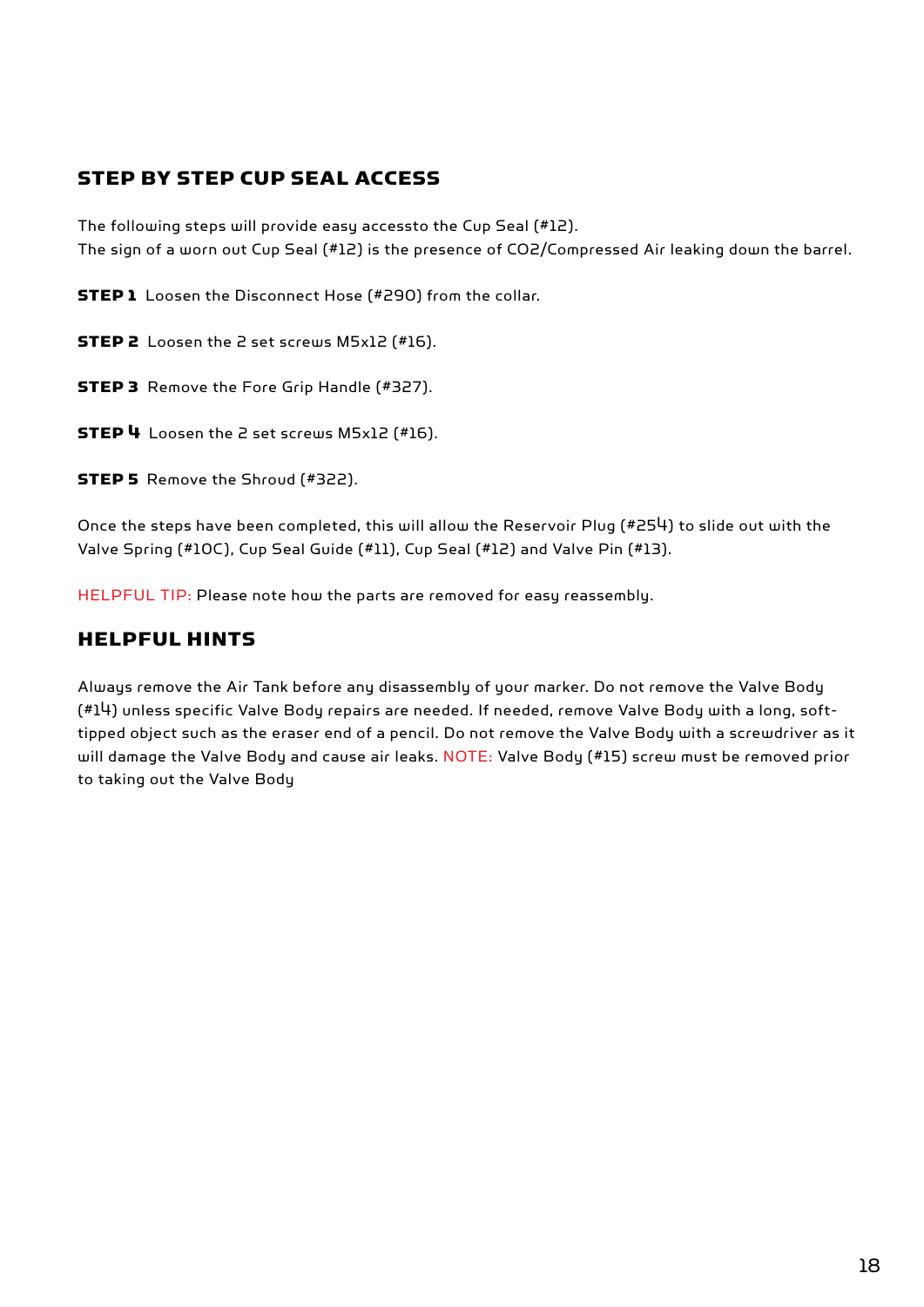# MR3 SCHEMATICS

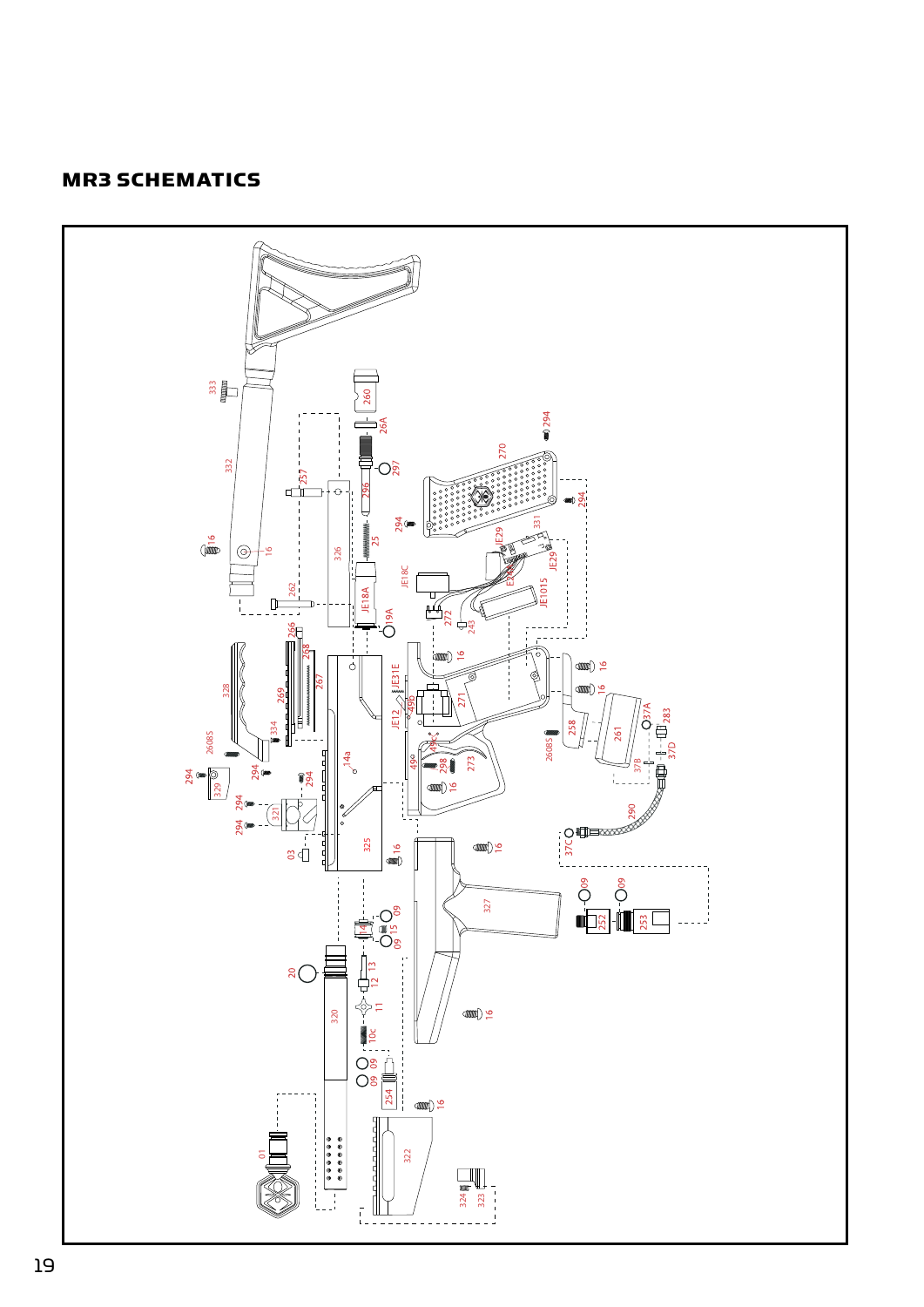# MR3 PARTS LIST

| Ol   | Barrel Plug                           |  |  |  |  |
|------|---------------------------------------|--|--|--|--|
| OЗ   | <b>Ball Stopper</b>                   |  |  |  |  |
| 09   | O-Ring #015 80D                       |  |  |  |  |
| 10C  | <b>Valve Spring</b>                   |  |  |  |  |
| 11   | Cup Seal Guide                        |  |  |  |  |
| 12   | Cup Seal                              |  |  |  |  |
| 13   | Valve Pin                             |  |  |  |  |
| 14   | Valve Body                            |  |  |  |  |
| 14A  | Valve Body Roll Pin                   |  |  |  |  |
| 15   | Valve Body Screw                      |  |  |  |  |
| 16   | M5 x 12 Screw w/ washer               |  |  |  |  |
| 19A  | Striker O-Ring                        |  |  |  |  |
| 20   | Barrel O-Ring                         |  |  |  |  |
| 25   | <b>Striker Spring</b>                 |  |  |  |  |
| 26A  | <b>Striker Buffer</b>                 |  |  |  |  |
| 37B  | Filter O-Ring                         |  |  |  |  |
| 37C  | Air Filter                            |  |  |  |  |
| 49   | <b>Trigger Pin</b>                    |  |  |  |  |
| 49B  | Sear Roll Pin (Small)                 |  |  |  |  |
| 49C  | Touch Switch Roll Pins                |  |  |  |  |
| 243  | <b>MR3 Wire Harness</b>               |  |  |  |  |
| 252  | MR3 Vertical / C/A Adapter            |  |  |  |  |
| 253  | MR3 Vertical / C/A to Hose Adapter    |  |  |  |  |
| 254  | MR3 Reservoir Adapter Plug            |  |  |  |  |
| 257  | MR3 Bolt Pin                          |  |  |  |  |
| 258  | MR3 Dovetail Drop Forward             |  |  |  |  |
| 260  | <b>MR3 Striker Plug</b>               |  |  |  |  |
| 261  | MR3 Dovetail Bottom-Line ASA          |  |  |  |  |
| 262  | <b>MR3 Quick Disconnect Pin</b>       |  |  |  |  |
| 266  | MR3 Snap T-Knob                       |  |  |  |  |
| 267  | MR3 Snap T-Clip                       |  |  |  |  |
| 268  | MR3 Snap T-Spring                     |  |  |  |  |
| 269  | <b>MR3 Snap Rail Cover</b>            |  |  |  |  |
| 270  | <b>MR3 Grip Panels</b>                |  |  |  |  |
| 272  | MR3 Touch Switch w/ Wire Harness      |  |  |  |  |
| 273  | <b>MR3 Blade Trigger</b>              |  |  |  |  |
| *276 | <b>MR3 Parts Kit</b>                  |  |  |  |  |
| 283  | MR3 Male STD / Female Metric          |  |  |  |  |
| 290  | MR3 Disconnect Hose 6.25" (black)     |  |  |  |  |
| 294  | M4 x 8 Screw w/ Washer                |  |  |  |  |
| 296  | MR3 Velocity Adjuster w/ Spring Guide |  |  |  |  |
| 297  | MR3 Velocity Adjuster O-Ring          |  |  |  |  |
| 298  | Trigger Set Screw                     |  |  |  |  |

| MR310" Barrel                       |  |  |  |
|-------------------------------------|--|--|--|
| MR3 Feed Neck                       |  |  |  |
| MR3 Shroud                          |  |  |  |
| <b>MR3 Rifle Sight</b>              |  |  |  |
| MR3 Rifle Sight Screw               |  |  |  |
| <b>MR3 Receiver</b>                 |  |  |  |
| <b>MR3 Delrin Bolt</b>              |  |  |  |
| <b>MR3 Fore Grip Handle</b>         |  |  |  |
| MR3 Sight Rail                      |  |  |  |
| MR3 Eye / Detent Cover              |  |  |  |
| <b>MR3 Trigger Frame</b>            |  |  |  |
| <b>MR3 Circuit Board</b>            |  |  |  |
| MR3 Miltary Adjustable Stock        |  |  |  |
| MR3 Military Adjustable Stock Screw |  |  |  |
| Flat M4 x 8 Screw                   |  |  |  |
| Drop Forward Lock Screw             |  |  |  |
| Battery Harness                     |  |  |  |
| Sear                                |  |  |  |
| <b>Striker Bolt</b>                 |  |  |  |
| Coil Set                            |  |  |  |
| Coil Set Screw                      |  |  |  |
| Circuit Board Screw                 |  |  |  |
| <b>ESP Sear Spring</b>              |  |  |  |
| 9.6v Rechargeable Battery           |  |  |  |
| A/C Charger - 110v                  |  |  |  |
|                                     |  |  |  |

#### \* Not Pictured

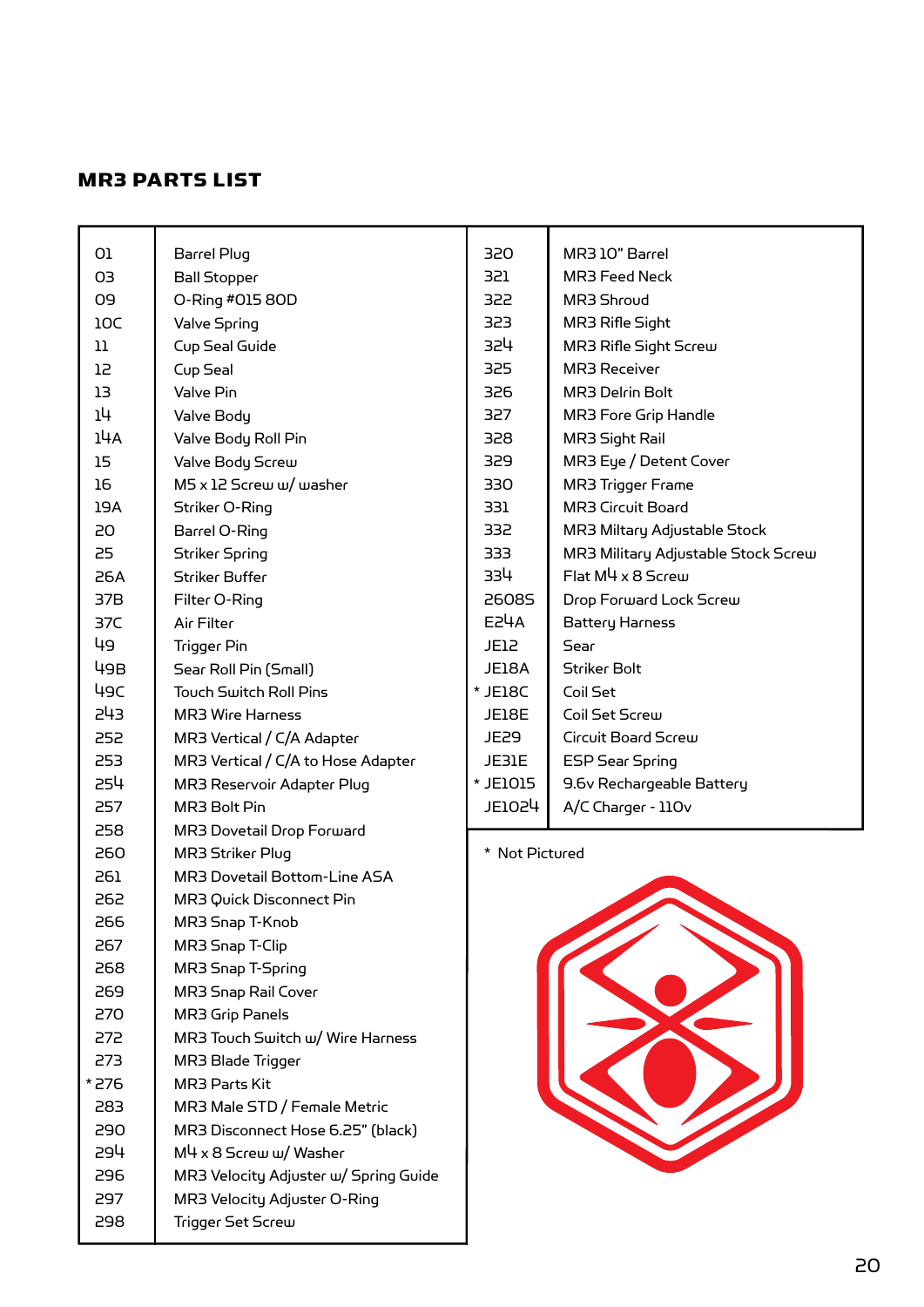

## WARRANTY STATEMENT

Kingman warrants the original retail purchaser that this product is free from defects in material and workmanship under normal use and service for a period of (1) year from the original date of purchase. Any Electronic Components in an Electronic Spyder marker are warranted for (6) months from the original date of purchase. Kingman agrees to repair or replace (at its discretion) any product within (a reasonable period of time). This warranty does not cover o-rings, cup seals, 9.6v rechargeable battery, charger, scratches, nicks, normal wear and tear of parts, any modifications, normal fading of anodizing and damage caused by dropping or hitting of products. This warranty shall not apply if it is shown by a Kingman Technician that the consumer caused the defect or malfunction because of misuse. This warranty only covers original factory parts. Any modifications or tampering of original factory parts will VOID warranty. Any damage caused by water will not be covered under warranty. Warranty repair can only be conducted by Kingman technician or Kingman authorized technician. For warranty to be effective, consumer must return the enclosed warranty registration card filled out, along with a copy of the purchase receipt, within (15) days of the original purchase date. This warranty is not transferable. Paintball markers are non-refundable. This warranty will not cover pick up, shipping, delivery, and/or house calls. If product needs repair, consumer will package it carefully and send together with your name, address, phone number and a brief description of the malfunction to:

#### KINGMAN GROUP

Attn: Tech Department 14010 Live Oak Avenue Baldwin Park, CA 91706 U.S.A. www.kingman.com

#### FOR TECHINICAL SUPPORT

Our Technical Support Department is open Monday through Friday, from 8am to 5pm (PST), and can be reached at (626) 430-2300.



## www.spyder.tv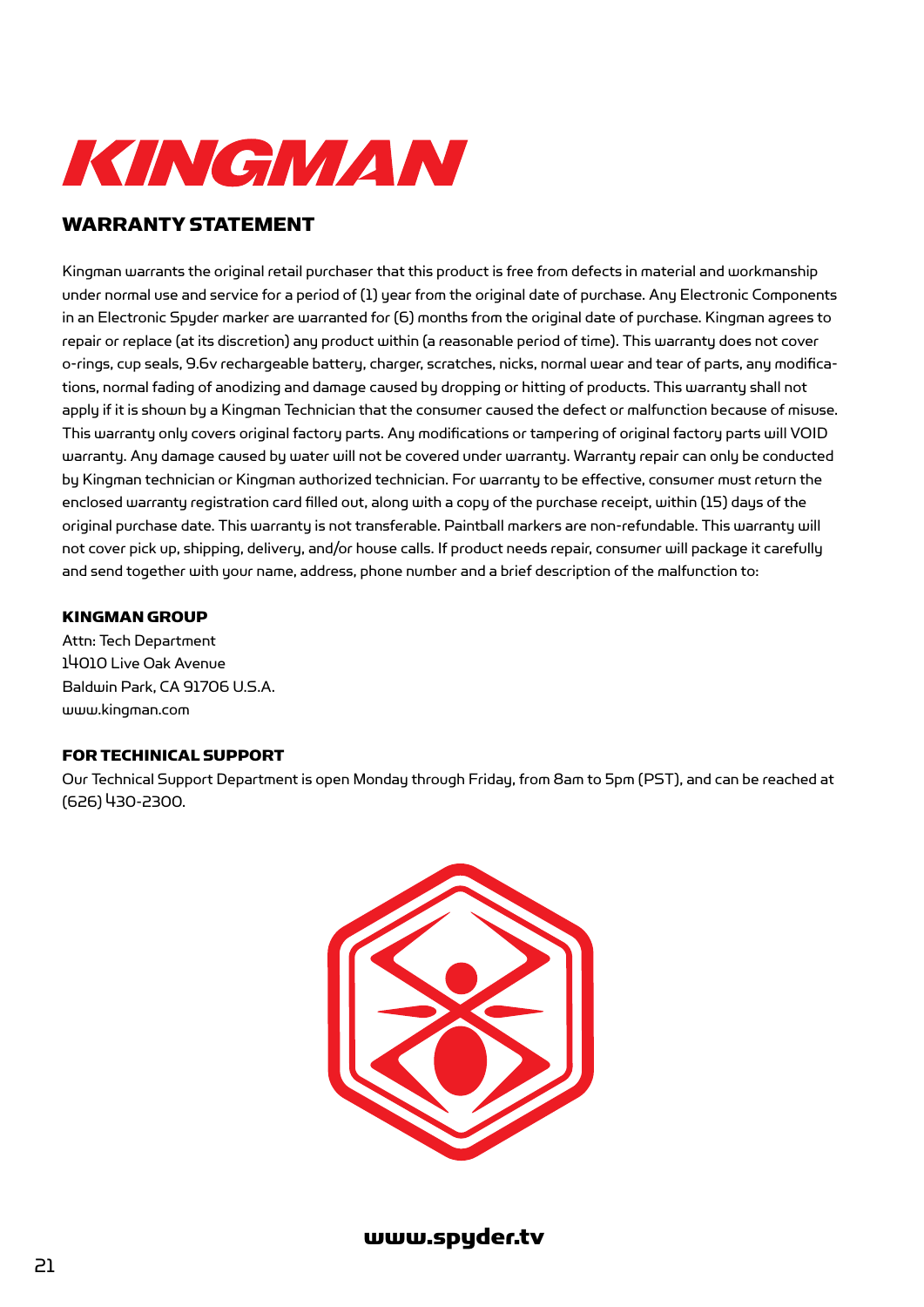

# WARRANTY REGISTRATION

PLEASE COMPLETE AND RETURN THIS FORM, ALONG WITH A COPY OF YOUR PURCHASE RECEIPT, WITHIN 15 DAYS OF PURCHASE SO THAT WE MAY VALIDATE YOUR 12 MONTH LIMITED WARRANTY.

| NAME:                                                                                                          |         |  |        |      |      |  |  |  |
|----------------------------------------------------------------------------------------------------------------|---------|--|--------|------|------|--|--|--|
| ADDRESS:                                                                                                       |         |  |        |      |      |  |  |  |
| CITY:                                                                                                          |         |  |        | ZIP: |      |  |  |  |
| COUNTRY:                                                                                                       | GENDER: |  | AGE:   |      | JOB: |  |  |  |
| $E-MAIL:$                                                                                                      |         |  | PHONE: |      |      |  |  |  |
| PRODUCT NAME/SERIAL #:                                                                                         |         |  |        |      |      |  |  |  |
| WHAT OTHER BRAND(S) OF MARKERS DO YOU OWN?                                                                     |         |  |        |      |      |  |  |  |
| WHY DID YOU PURCHASE THIS KINGMAN MARKER?                                                                      |         |  |        |      |      |  |  |  |
| WHAT IS THE NEXT PAINTBALL PRODUCT YOU INTEND TO BUY?                                                          |         |  |        |      |      |  |  |  |
| WHAT ARE YOUR HOBBIES (OTHER THAN PAINTBALL)?                                                                  |         |  |        |      |      |  |  |  |
| WHAT ARE SOME MAGAZINES YOU LIKE TO READ?                                                                      |         |  |        |      |      |  |  |  |
| HAVE YOU MADE ANY ONLINE PURCHASES IN THE PAST 6 MONTHS?<br>Y /<br>N                                           |         |  |        |      |      |  |  |  |
| COMMENTS / SUGGESTIONS:                                                                                        |         |  |        |      |      |  |  |  |
|                                                                                                                |         |  |        |      |      |  |  |  |
|                                                                                                                |         |  |        |      |      |  |  |  |
| YES, I WOULD LIKE TO RECEIVE MORE INFO REGARDING NEW PRODUCTS, PROMOTIONS, AND SPECIAL OFFERS<br>FROM KINGMAN. |         |  |        |      |      |  |  |  |

MAIL TO: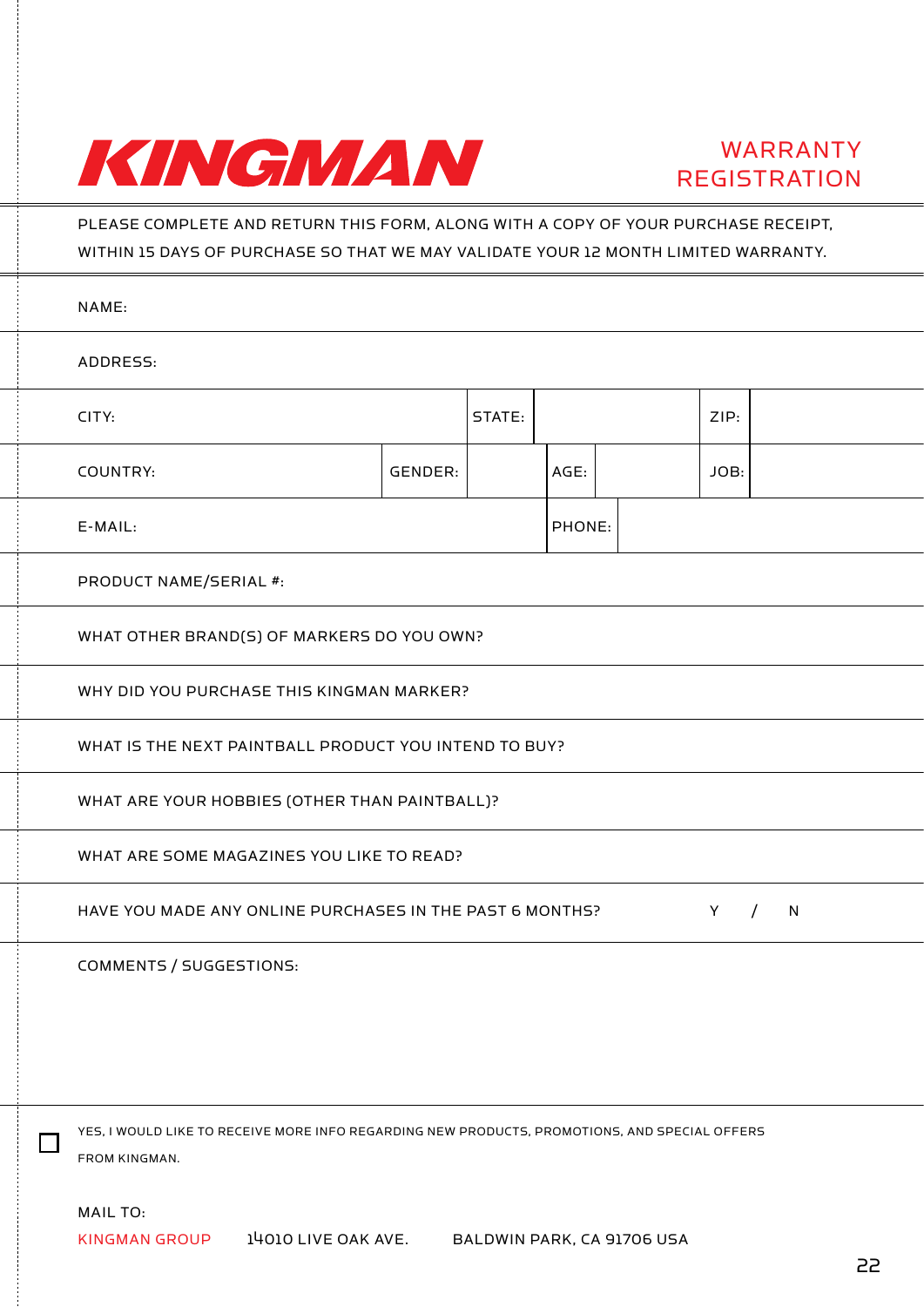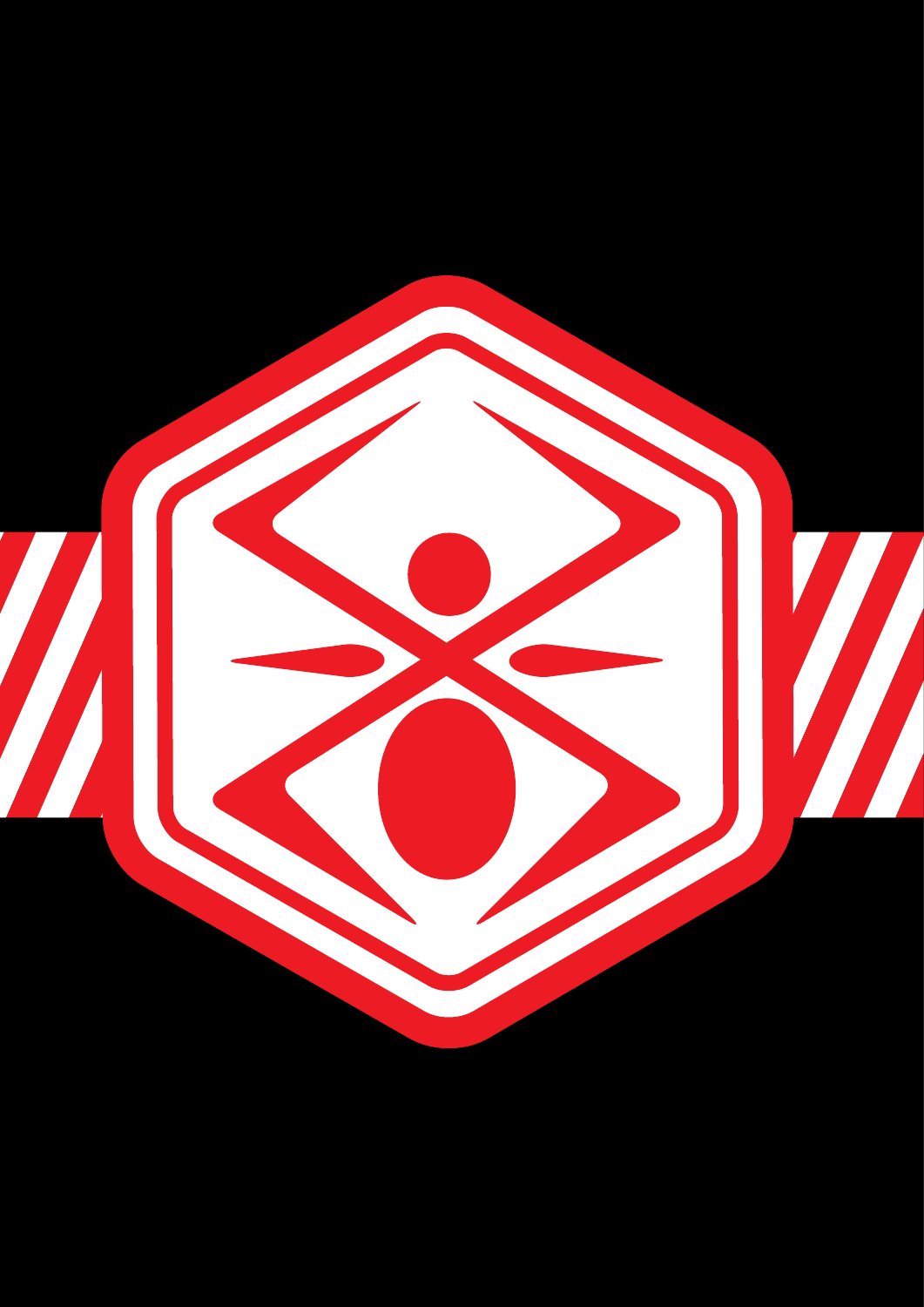